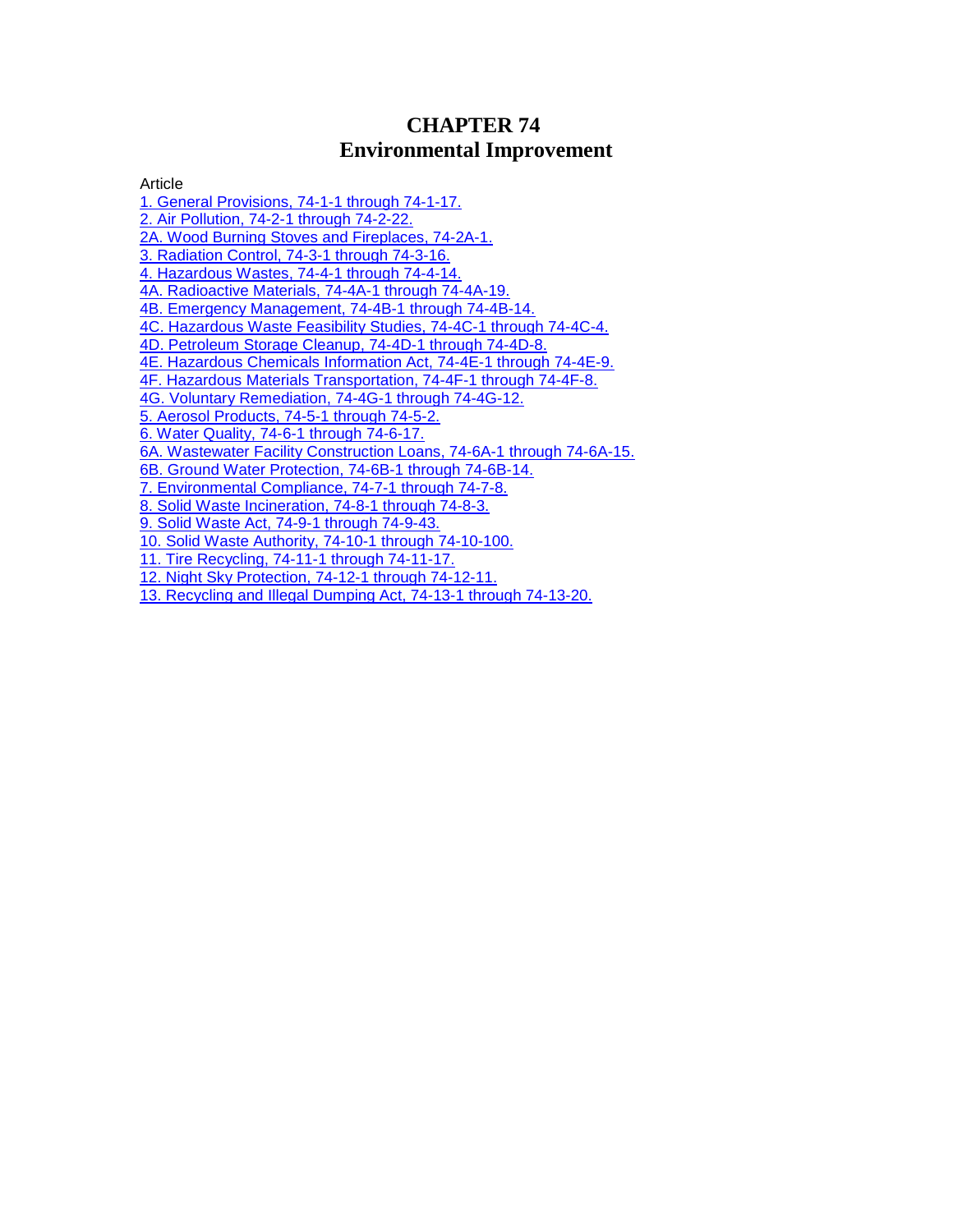| <b>CHAPTER 74</b> | <b>Environmental Improvement</b>                        |
|-------------------|---------------------------------------------------------|
| <b>Article 1</b>  | General Provisions, 74-1-1 through 74-1-17.             |
| <b>Article 7</b>  | <b>Environmental Compliance, 74-7-1 through 74-8-8.</b> |

## **Article**

## **[1. General Provisions, 74-1-1 through 74-1-17.](http://public.nmcompcomm.us/nmpublic/gateway.dll?f=jumplink$jumplink_x=Advanced$jumplink_vpc=first$jumplink_xsl=querylink.xsl$jumplink_sel=title;path;content-type;home-title;item-bookmark$jumplink_d=%7bnmsu%7d$jumplink_q=%5bfield%20folio-destination-name:%27ch.%2074%2C%20art.%201%27%5d$jumplink_md=target-id=0-0-0-72697)**

|--|

[74-1-2 Purpose of Environmental Improvement Act.](http://public.nmcompcomm.us/nmpublic/gateway.dll?f=jumplink$jumplink_x=Advanced$jumplink_vpc=first$jumplink_xsl=querylink.xsl$jumplink_sel=title;path;content-type;home-title;item-bookmark$jumplink_d=%7bnmsu%7d$jumplink_q=%5bfield%20folio-destination-name:%2774-1-2%27%5d$jumplink_md=target-id=0-0-0-121655)

[74-1-3 Definitions.](http://public.nmcompcomm.us/nmpublic/gateway.dll?f=jumplink$jumplink_x=Advanced$jumplink_vpc=first$jumplink_xsl=querylink.xsl$jumplink_sel=title;path;content-type;home-title;item-bookmark$jumplink_d=%7bnmsu%7d$jumplink_q=%5bfield%20folio-destination-name:%2774-1-3%27%5d$jumplink_md=target-id=0-0-0-121657)

[74-1-4 Environmental improvement board; creation; organization.](http://public.nmcompcomm.us/nmpublic/gateway.dll?f=jumplink$jumplink_x=Advanced$jumplink_vpc=first$jumplink_xsl=querylink.xsl$jumplink_sel=title;path;content-type;home-title;item-bookmark$jumplink_d=%7bnmsu%7d$jumplink_q=%5bfield%20folio-destination-name:%2774-1-4%27%5d$jumplink_md=target-id=0-0-0-121659)

[74-1-5 Environmental improvement board; duties.](http://public.nmcompcomm.us/nmpublic/gateway.dll?f=jumplink$jumplink_x=Advanced$jumplink_vpc=first$jumplink_xsl=querylink.xsl$jumplink_sel=title;path;content-type;home-title;item-bookmark$jumplink_d=%7bnmsu%7d$jumplink_q=%5bfield%20folio-destination-name:%2774-1-5%27%5d$jumplink_md=target-id=0-0-0-121661)

[74-1-6 Department; powers.](http://public.nmcompcomm.us/nmpublic/gateway.dll?f=jumplink$jumplink_x=Advanced$jumplink_vpc=first$jumplink_xsl=querylink.xsl$jumplink_sel=title;path;content-type;home-title;item-bookmark$jumplink_d=%7bnmsu%7d$jumplink_q=%5bfield%20folio-destination-name:%2774-1-6%27%5d$jumplink_md=target-id=0-0-0-121663)

[74-1-7 Department; duties.](http://public.nmcompcomm.us/nmpublic/gateway.dll?f=jumplink$jumplink_x=Advanced$jumplink_vpc=first$jumplink_xsl=querylink.xsl$jumplink_sel=title;path;content-type;home-title;item-bookmark$jumplink_d=%7bnmsu%7d$jumplink_q=%5bfield%20folio-destination-name:%2774-1-7%27%5d$jumplink_md=target-id=0-0-0-104937)

[74-1-7.1 Green zia program; business sensitive information confidential.](http://public.nmcompcomm.us/nmpublic/gateway.dll?f=jumplink$jumplink_x=Advanced$jumplink_vpc=first$jumplink_xsl=querylink.xsl$jumplink_sel=title;path;content-type;home-title;item-bookmark$jumplink_d=%7bnmsu%7d$jumplink_q=%5bfield%20folio-destination-name:%2774-1-7.1%27%5d$jumplink_md=target-id=0-0-0-121665)

[74-1-8 Board; duties.](http://public.nmcompcomm.us/nmpublic/gateway.dll?f=jumplink$jumplink_x=Advanced$jumplink_vpc=first$jumplink_xsl=querylink.xsl$jumplink_sel=title;path;content-type;home-title;item-bookmark$jumplink_d=%7bnmsu%7d$jumplink_q=%5bfield%20folio-destination-name:%2774-1-8%27%5d$jumplink_md=target-id=0-0-0-104591)

[74-1-8.1 Legal advice.](http://public.nmcompcomm.us/nmpublic/gateway.dll?f=jumplink$jumplink_x=Advanced$jumplink_vpc=first$jumplink_xsl=querylink.xsl$jumplink_sel=title;path;content-type;home-title;item-bookmark$jumplink_d=%7bnmsu%7d$jumplink_q=%5bfield%20folio-destination-name:%2774-1-8.1%27%5d$jumplink_md=target-id=0-0-0-121667)

[74-1-8.2 Recompiled.](http://public.nmcompcomm.us/nmpublic/gateway.dll?f=jumplink$jumplink_x=Advanced$jumplink_vpc=first$jumplink_xsl=querylink.xsl$jumplink_sel=title;path;content-type;home-title;item-bookmark$jumplink_d=%7bnmsu%7d$jumplink_q=%5bfield%20folio-destination-name:%2774-1-8.2%27%5d$jumplink_md=target-id=0-0-0-121669)

[74-1-8.3 Repealed.](http://public.nmcompcomm.us/nmpublic/gateway.dll?f=jumplink$jumplink_x=Advanced$jumplink_vpc=first$jumplink_xsl=querylink.xsl$jumplink_sel=title;path;content-type;home-title;item-bookmark$jumplink_d=%7bnmsu%7d$jumplink_q=%5bfield%20folio-destination-name:%2774-1-8.3%27%5d$jumplink_md=target-id=0-0-0-121671)

[74-1-9 Adoption of regulations; notice and hearing; appeal.](http://public.nmcompcomm.us/nmpublic/gateway.dll?f=jumplink$jumplink_x=Advanced$jumplink_vpc=first$jumplink_xsl=querylink.xsl$jumplink_sel=title;path;content-type;home-title;item-bookmark$jumplink_d=%7bnmsu%7d$jumplink_q=%5bfield%20folio-destination-name:%2774-1-9%27%5d$jumplink_md=target-id=0-0-0-49061)

[74-1-10 Penalty.](http://public.nmcompcomm.us/nmpublic/gateway.dll?f=jumplink$jumplink_x=Advanced$jumplink_vpc=first$jumplink_xsl=querylink.xsl$jumplink_sel=title;path;content-type;home-title;item-bookmark$jumplink_d=%7bnmsu%7d$jumplink_q=%5bfield%20folio-destination-name:%2774-1-10%27%5d$jumplink_md=target-id=0-0-0-121673)

[74-1-11 Repealed.](http://public.nmcompcomm.us/nmpublic/gateway.dll?f=jumplink$jumplink_x=Advanced$jumplink_vpc=first$jumplink_xsl=querylink.xsl$jumplink_sel=title;path;content-type;home-title;item-bookmark$jumplink_d=%7bnmsu%7d$jumplink_q=%5bfield%20folio-destination-name:%2774-1-11%27%5d$jumplink_md=target-id=0-0-0-121675)

[74-1-12 Compliance with the federal Safe Drinking Water Act; purpose.](http://public.nmcompcomm.us/nmpublic/gateway.dll?f=jumplink$jumplink_x=Advanced$jumplink_vpc=first$jumplink_xsl=querylink.xsl$jumplink_sel=title;path;content-type;home-title;item-bookmark$jumplink_d=%7bnmsu%7d$jumplink_q=%5bfield%20folio-destination-name:%2774-1-12%27%5d$jumplink_md=target-id=0-0-0-121677)

[74-1-13 Water conservation fee; imposition; definitions.](http://public.nmcompcomm.us/nmpublic/gateway.dll?f=jumplink$jumplink_x=Advanced$jumplink_vpc=first$jumplink_xsl=querylink.xsl$jumplink_sel=title;path;content-type;home-title;item-bookmark$jumplink_d=%7bnmsu%7d$jumplink_q=%5bfield%20folio-destination-name:%2774-1-13%27%5d$jumplink_md=target-id=0-0-0-17653)

[74-1-13.1 Nontransient noncommunity public water systems; definition; testing and notice](http://public.nmcompcomm.us/nmpublic/gateway.dll?f=jumplink$jumplink_x=Advanced$jumplink_vpc=first$jumplink_xsl=querylink.xsl$jumplink_sel=title;path;content-type;home-title;item-bookmark$jumplink_d=%7bnmsu%7d$jumplink_q=%5bfield%20folio-destination-name:%2774-1-13.1%27%5d$jumplink_md=target-id=0-0-0-121679)  [requirements.](http://public.nmcompcomm.us/nmpublic/gateway.dll?f=jumplink$jumplink_x=Advanced$jumplink_vpc=first$jumplink_xsl=querylink.xsl$jumplink_sel=title;path;content-type;home-title;item-bookmark$jumplink_d=%7bnmsu%7d$jumplink_q=%5bfield%20folio-destination-name:%2774-1-13.1%27%5d$jumplink_md=target-id=0-0-0-121679)

[74-1-14 County or municipal authority regarding on-site liquid waste system.](http://public.nmcompcomm.us/nmpublic/gateway.dll?f=jumplink$jumplink_x=Advanced$jumplink_vpc=first$jumplink_xsl=querylink.xsl$jumplink_sel=title;path;content-type;home-title;item-bookmark$jumplink_d=%7bnmsu%7d$jumplink_q=%5bfield%20folio-destination-name:%2774-1-14%27%5d$jumplink_md=target-id=0-0-0-121681)

[74-1-15 Liquid waste fund created.](http://public.nmcompcomm.us/nmpublic/gateway.dll?f=jumplink$jumplink_x=Advanced$jumplink_vpc=first$jumplink_xsl=querylink.xsl$jumplink_sel=title;path;content-type;home-title;item-bookmark$jumplink_d=%7bnmsu%7d$jumplink_q=%5bfield%20folio-destination-name:%2774-1-15%27%5d$jumplink_md=target-id=0-0-0-121683)

[74-1-15.1 Liquid waste disposal system assistance fund; created; purpose.](http://public.nmcompcomm.us/nmpublic/gateway.dll?f=jumplink$jumplink_x=Advanced$jumplink_vpc=first$jumplink_xsl=querylink.xsl$jumplink_sel=title;path;content-type;home-title;item-bookmark$jumplink_d=%7bnmsu%7d$jumplink_q=%5bfield%20folio-destination-name:%2774-1-15.1%27%5d$jumplink_md=target-id=0-0-0-121685)

[74-1-16 Water recreation facilities fund; created; fee imposition; purpose.](http://public.nmcompcomm.us/nmpublic/gateway.dll?f=jumplink$jumplink_x=Advanced$jumplink_vpc=first$jumplink_xsl=querylink.xsl$jumplink_sel=title;path;content-type;home-title;item-bookmark$jumplink_d=%7bnmsu%7d$jumplink_q=%5bfield%20folio-destination-name:%2774-1-16%27%5d$jumplink_md=target-id=0-0-0-121687)

[74-1-17 Nuclear workers assistance fund created.](http://public.nmcompcomm.us/nmpublic/gateway.dll?f=jumplink$jumplink_x=Advanced$jumplink_vpc=first$jumplink_xsl=querylink.xsl$jumplink_sel=title;path;content-type;home-title;item-bookmark$jumplink_d=%7bnmsu%7d$jumplink_q=%5bfield%20folio-destination-name:%2774-1-17%27%5d$jumplink_md=target-id=0-0-0-121689)

### **74-1-1. Short title.**

[Chapter 74,](http://public.nmcompcomm.us/nmpublic/gateway.dll?f=jumplink$jumplink_x=Advanced$jumplink_vpc=first$jumplink_xsl=querylink.xsl$jumplink_sel=title;path;content-type;home-title;item-bookmark$jumplink_d=%7bnmsu%7d$jumplink_q=%5bfield%20folio-destination-name:%27ch.%2074%27%5d$jumplink_md=target-id=0-0-0-1877) [Article 1](http://public.nmcompcomm.us/nmpublic/gateway.dll?f=jumplink$jumplink_x=Advanced$jumplink_vpc=first$jumplink_xsl=querylink.xsl$jumplink_sel=title;path;content-type;home-title;item-bookmark$jumplink_d=%7bnmsu%7d$jumplink_q=%5bfield%20folio-destination-name:%27ch.%2074%2C%20art.%201%27%5d$jumplink_md=target-id=0-0-0-72697) NMSA 1978 may be cited as the "Environmental Improvement Act". **History:** 1953 Comp., § 12-19-1, enacted by Laws 1971, ch. 277, § 1; recompiled as 1953 Comp., § 12-12-1 by Laws 1972, ch. 51, § 9; 1973, ch. 340, § 1; 1997, ch. 139, § 1.

### **74-1-2. Purpose of Environmental Improvement Act.**

The purpose of the Environmental Improvement Act is to create a department that will be responsible for environmental management and consumer protection in this state in order to ensure an environment that in the greatest possible measure will confer optimum health, safety, comfort and economic and social well-being on its inhabitants; will protect this generation as well as those yet unborn from health threats posed by the environment; and will maximize the economic and cultural benefits of a healthy people.

**History:** 1953 Comp., § 12-19-2, enacted by Laws 1971, ch. 277, § 2; recompiled as 1953 Comp., § 12-12-2 by Laws 1972, ch. 51, § 9; 1997, ch. 139, § 2.

## **74-1-3. Definitions.**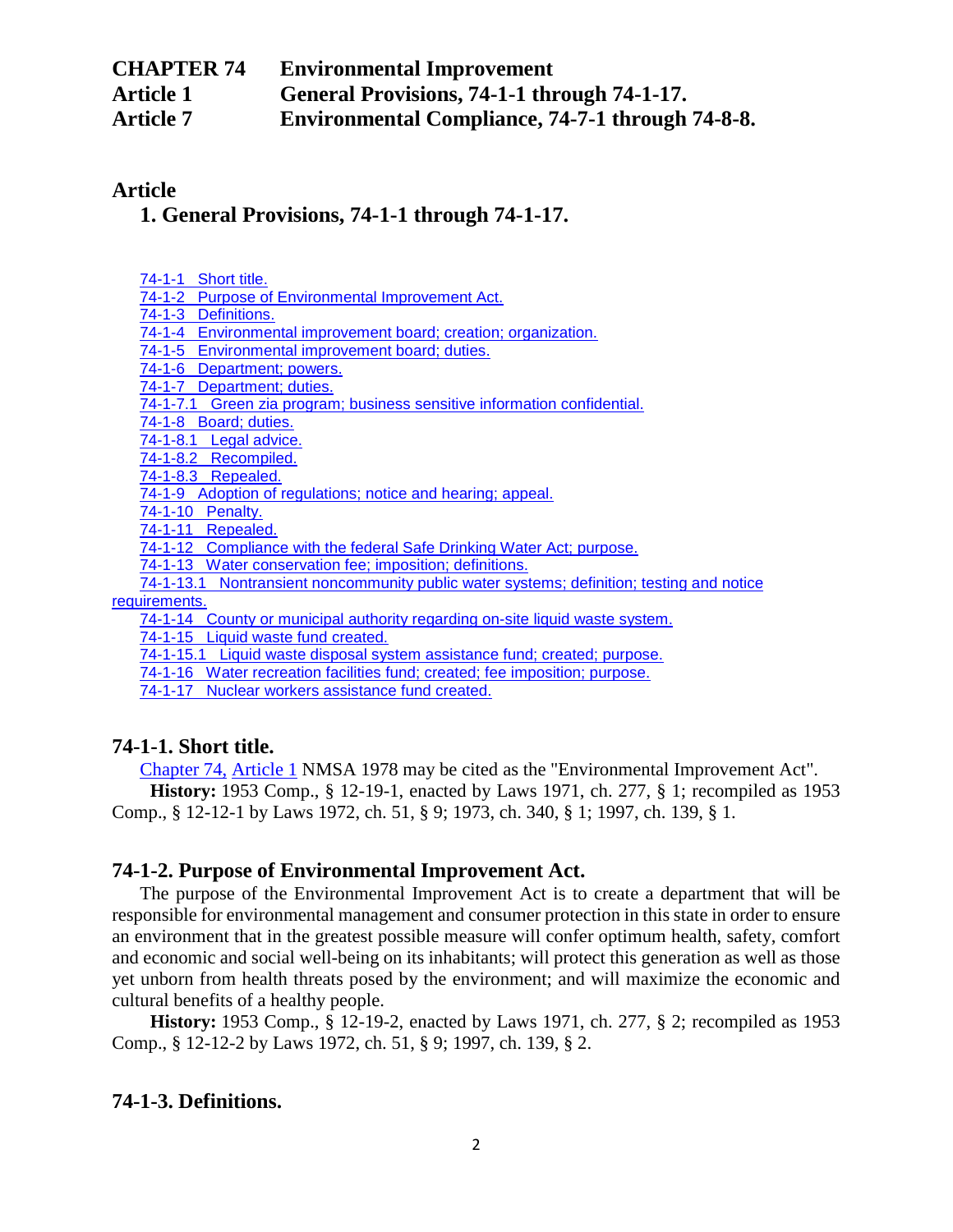As used in the Environmental Improvement Act:

A. "board" means the environmental improvement board;

B. "department" or "environmental improvement department" means the department of environment;

C. "on-site liquid waste system" means a liquid waste system, or part thereof, serving a dwelling, establishment or group, and using a liquid waste treatment unit designed to receive liquid waste followed by either a soil treatment or other type of disposal system. "On-site liquid waste system" includes holding tanks and privies but does not include systems or facilities designed to receive or treat mine or mill tailings or wastes;

D. "person" means the state or any agency, institution or political subdivision thereof, any public or private corporation, individual, partnership, association or other entity and includes any officer or governing or managing body of any political subdivision or public or private corporation;

E. "residential on-site liquid waste system" means an on-site liquid waste system serving up to four dwelling units; and

F. "secretary" means the secretary of environment.

**History:** 1953 Comp., § 12-19-3, enacted by Laws 1971, ch. 277, § 3; recompiled as 1953 Comp., § 12-12-3 by Laws 1972, ch. 51, § 9; 1973, ch. 340, § 2; 1977, ch. 253, § 34; 1982, ch. 73, § 21; 1991, ch. 25, § 29; 1997, ch. 139, § 3.

#### **74-1-4. Environmental improvement board; creation; organization.**

A. There is created the "environmental improvement board". The board shall consist of seven members appointed by the governor, by and with the advice and consent of the senate. The members of the board shall be appointed for overlapping terms, with no term exceeding five years. No more than four members shall be appointed from any political party. At least a majority of the membership of the board shall be individuals who represent the public interest and do not derive any significant portion of their income from persons subject to or who appear before the board on issues related to the federal Clean Air Act or the Air Quality Control Act [\[74-2-1](http://public.nmcompcomm.us/nmpublic/gateway.dll?f=jumplink$jumplink_x=Advanced$jumplink_vpc=first$jumplink_xsl=querylink.xsl$jumplink_sel=title;path;content-type;home-title;item-bookmark$jumplink_d=%7bnmsu%7d$jumplink_q=%5bfield%20folio-destination-name:%2774-2-1%27%5d$jumplink_md=target-id=0-0-0-24695) NMSA 1978]. Any vacancy occurring in the membership of the board shall be filled by appointment by the governor for the unexpired term.

B. The members of the board shall be reimbursed as provided in the Per Diem and Mileage Act [\[10-8-1](http://public.nmcompcomm.us/nmpublic/gateway.dll?f=jumplink$jumplink_x=Advanced$jumplink_vpc=first$jumplink_xsl=querylink.xsl$jumplink_sel=title;path;content-type;home-title;item-bookmark$jumplink_d=%7bnmsu%7d$jumplink_q=%5bfield%20folio-destination-name:%2710-8-1%27%5d$jumplink_md=target-id=0-0-0-2241) NMSA 1978].

C. The board shall elect from its membership a chairman, vice chairman and secretary and shall establish the tenure of these offices. The board shall convene upon the call of the chairman or a majority of its members. Four members shall constitute a quorum.

**History:** 1953 Comp., § 12-19-5, enacted by Laws 1971, ch. 277, § 5; recompiled as 1953 Comp., § 12-12-5 by Laws 1972, ch. 51, § 9; 1990, ch. 31, § 1; 1997, ch. 139, § 4; 2001, ch. 145, § 1.

#### **74-1-5. Environmental improvement board; duties.**

The board shall promulgate all regulations applying to persons and entities outside of the department.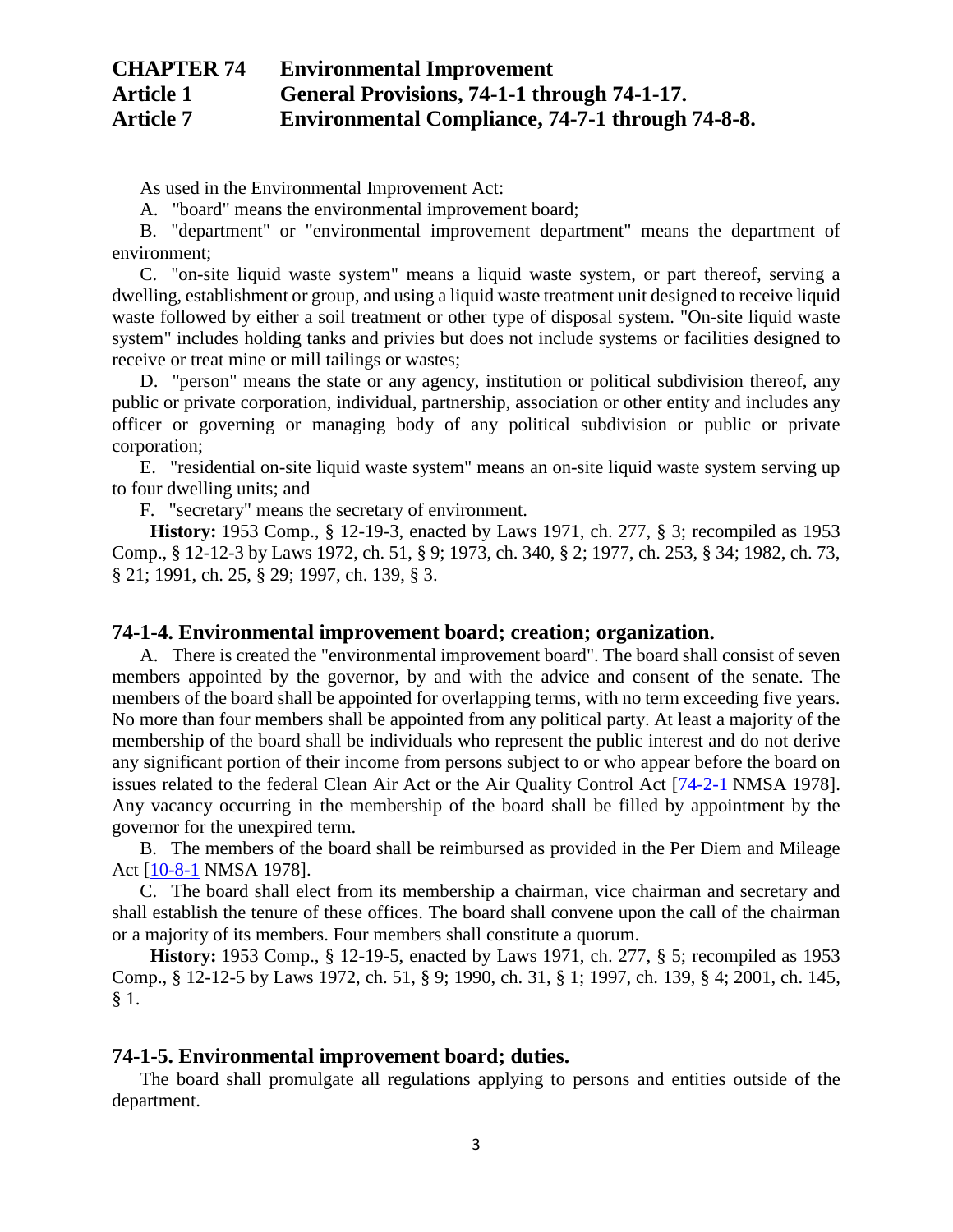**History:** 1953 Comp., § 12-19-6, enacted by Laws 1971, ch. 277, § 6; recompiled as 1953 Comp., § 12-12-6 by Laws 1972, ch. 51, § 9; 1973, ch. 340, § 3; 1997, ch. 139, § 5.

### **74-1-6. Department; powers.**

The department shall have power to:

A. sue and be sued;

B. make contracts to carry out its delegated duties;

C. enter into agreements with environmental and consumer protection agencies of other states and the federal government pertaining to duties of the department;

D. enter into investigation and remediation agreements with persons potentially responsible for sites within New Mexico subject to the federal Comprehensive Environmental Response, Compensation, and Liability Act of 1980, and such agreements shall not duplicate or take any authority from the oil conservation commission;

E. serve as agent of the state in matters of environmental management and consumer protection not expressly delegated by law to another department, commission or political subdivision in which the United States is a party;

F. enforce the rules, regulations and orders promulgated by the board and environmental management and consumer protection laws for which the department is responsible by appropriate action in courts of competent jurisdiction;

G. collect civil penalties pursuant to law, including reduction or elimination of penalties for violations from persons that:

(1) within sixty days of the discovery of a potential violation, voluntarily report to the department potential violations of law enforced by the department;

- (2) initiate corrective action for the potential violation;
- (3) have not previously violated the same provision of law; and

(4) do not present an imminent and substantial endangerment to health or the environment by the potential violation.

H. on the same basis as any other person, recommend and propose regulations for promulgation by the board;

I. on the same basis as any other person, present data, views or arguments and examine witnesses and otherwise participate at all hearings conducted by the board or any other administrative agency with responsibility in the areas of environmental management or consumer protection, but shall not be given any special status over any other party; and

J. have such other powers as may be necessary and appropriate for the exercise of the powers and duties delegated to the department.

History: 1953 Comp., § 12-19-9, enacted by Laws 1971, ch. 277, § 9; recompiled as 1953 Comp., § 12-12-9 by Laws 1972, ch. 51, § 9; 1977, ch. 253, § 35; 1982, ch. 73, § 22; 1991, ch. 25, § 30; 1994, ch. 124, § 1; 1997, ch. 139, § 6; 2009, ch. 42, § 1.

### **74-1-7. Department; duties.**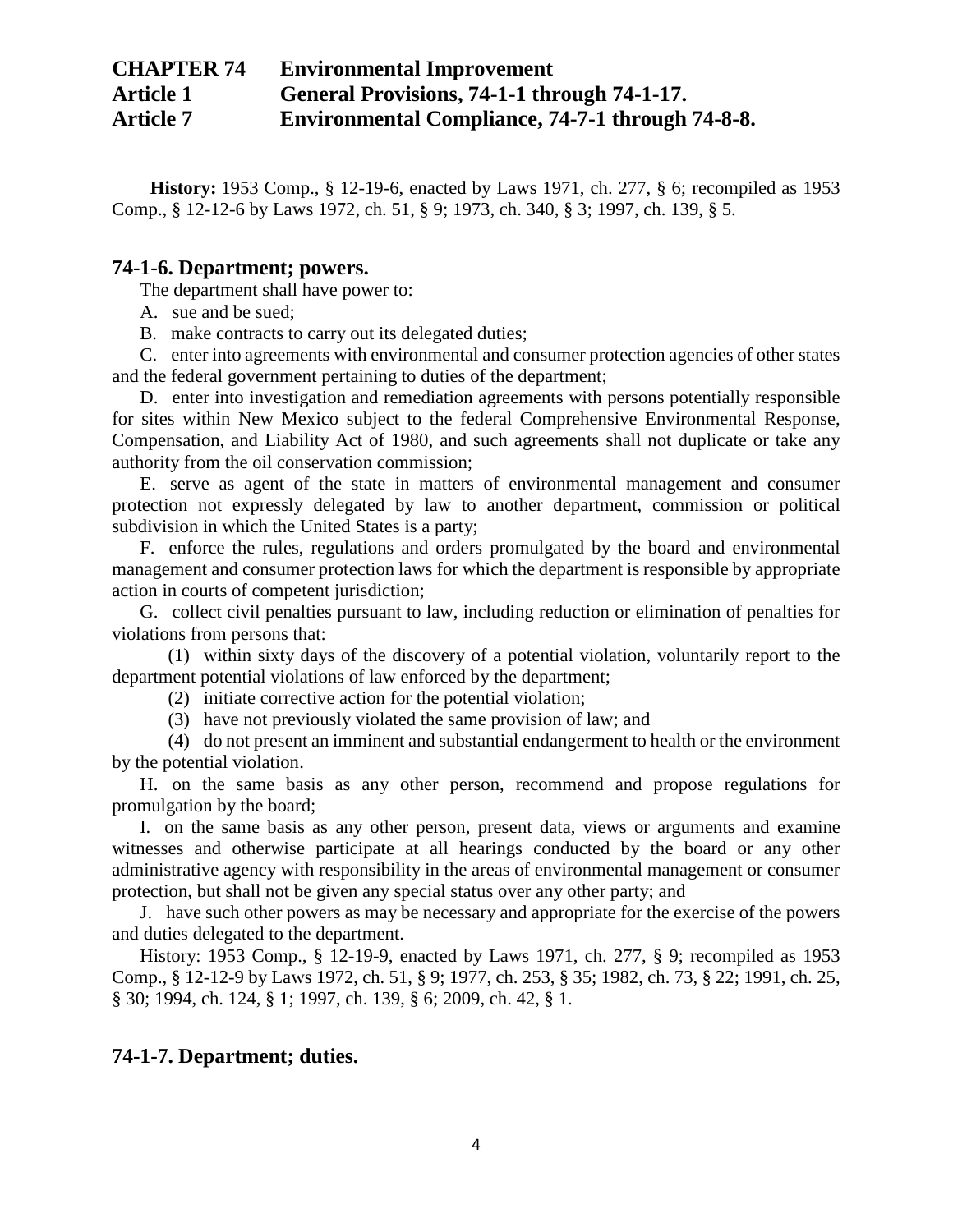A. The department is responsible for environmental management and consumer protection programs. In that respect, the department shall maintain, develop and enforce rules and standards in the following areas:

(1) food protection;

(2) water supply, including implementing a capacity development program to assist water systems in acquiring and maintaining technical, managerial and financial capacity in accordance with Section 1420 of the federal Safe Drinking Water Act and establishing administrative penalties for enforcement;

(3) liquid waste, including exclusive authority to collect on-site liquid waste system fees that are no more than the average charged by the contiguous states to New Mexico for similar permits and services and to implement and administer an inspection and permitting program for on-site liquid waste systems;

(4) air quality management as provided in the Air Quality Control Act [\[Chapter](http://public.nmcompcomm.us/nmpublic/gateway.dll?f=jumplink$jumplink_x=Advanced$jumplink_vpc=first$jumplink_xsl=querylink.xsl$jumplink_sel=title;path;content-type;home-title;item-bookmark$jumplink_d=%7bnmsu%7d$jumplink_q=%5bfield%20folio-destination-name:%27ch.%2074%27%5d$jumplink_md=target-id=0-0-0-1877)  [74,](http://public.nmcompcomm.us/nmpublic/gateway.dll?f=jumplink$jumplink_x=Advanced$jumplink_vpc=first$jumplink_xsl=querylink.xsl$jumplink_sel=title;path;content-type;home-title;item-bookmark$jumplink_d=%7bnmsu%7d$jumplink_q=%5bfield%20folio-destination-name:%27ch.%2074%27%5d$jumplink_md=target-id=0-0-0-1877) [Article 2](http://public.nmcompcomm.us/nmpublic/gateway.dll?f=jumplink$jumplink_x=Advanced$jumplink_vpc=first$jumplink_xsl=querylink.xsl$jumplink_sel=title;path;content-type;home-title;item-bookmark$jumplink_d=%7bnmsu%7d$jumplink_q=%5bfield%20folio-destination-name:%27Ch.%2074%2C%20Art.%202%27%5d$jumplink_md=target-id=0-0-0-121619) NMSA 1978];

(5) radiation control as provided in the Radiation Protection Act [\[Chapter 74,](http://public.nmcompcomm.us/nmpublic/gateway.dll?f=jumplink$jumplink_x=Advanced$jumplink_vpc=first$jumplink_xsl=querylink.xsl$jumplink_sel=title;path;content-type;home-title;item-bookmark$jumplink_d=%7bnmsu%7d$jumplink_q=%5bfield%20folio-destination-name:%27ch.%2074%27%5d$jumplink_md=target-id=0-0-0-1877) [Article](http://public.nmcompcomm.us/nmpublic/gateway.dll?f=jumplink$jumplink_x=Advanced$jumplink_vpc=first$jumplink_xsl=querylink.xsl$jumplink_sel=title;path;content-type;home-title;item-bookmark$jumplink_d=%7bnmsu%7d$jumplink_q=%5bfield%20folio-destination-name:%27Ch.%2074%2C%20Art.%203%27%5d$jumplink_md=target-id=0-0-0-121623)  [3](http://public.nmcompcomm.us/nmpublic/gateway.dll?f=jumplink$jumplink_x=Advanced$jumplink_vpc=first$jumplink_xsl=querylink.xsl$jumplink_sel=title;path;content-type;home-title;item-bookmark$jumplink_d=%7bnmsu%7d$jumplink_q=%5bfield%20folio-destination-name:%27Ch.%2074%2C%20Art.%203%27%5d$jumplink_md=target-id=0-0-0-121623) NMSA 1978];

(6) noise control;

(7) nuisance abatement;

(8) vector control;

(9) occupational health and safety as provided in the Occupational Health and Safety Act [Chapter [50,](http://public.nmcompcomm.us/nmpublic/gateway.dll?f=jumplink$jumplink_x=Advanced$jumplink_vpc=first$jumplink_xsl=querylink.xsl$jumplink_sel=title;path;content-type;home-title;item-bookmark$jumplink_d=%7bnmsu%7d$jumplink_q=%5bfield%20folio-destination-name:%27ch.%2050%27%5d$jumplink_md=target-id=0-0-0-1827) Article [9](http://public.nmcompcomm.us/nmpublic/gateway.dll?f=jumplink$jumplink_x=Advanced$jumplink_vpc=first$jumplink_xsl=querylink.xsl$jumplink_sel=title;path;content-type;home-title;item-bookmark$jumplink_d=%7bnmsu%7d$jumplink_q=%5bfield%20folio-destination-name:%27Ch.%2050%2C%20Art.%209%27%5d$jumplink_md=target-id=0-0-0-75321) NMSA 1978];

(10) sanitation of public swimming pools and public baths;

(11) plumbing, drainage, ventilation and sanitation of public buildings in the interest of public health;

(12) medical radiation, health and safety certification and standards for radiologic technologists as provided in the Medical Radiation Health and Safety Act [Medical Imaging and Radiation Therapy Health and Safety Act, Chapter [61,](http://public.nmcompcomm.us/nmpublic/gateway.dll?f=jumplink$jumplink_x=Advanced$jumplink_vpc=first$jumplink_xsl=querylink.xsl$jumplink_sel=title;path;content-type;home-title;item-bookmark$jumplink_d=%7bnmsu%7d$jumplink_q=%5bfield%20folio-destination-name:%27ch.%2061%27%5d$jumplink_md=target-id=0-0-0-1851) Article [14E](http://public.nmcompcomm.us/nmpublic/gateway.dll?f=jumplink$jumplink_x=Advanced$jumplink_vpc=first$jumplink_xsl=querylink.xsl$jumplink_sel=title;path;content-type;home-title;item-bookmark$jumplink_d=%7bnmsu%7d$jumplink_q=%5bfield%20folio-destination-name:%27ch.%2061%2C%20art.%2014e%27%5d$jumplink_md=target-id=0-0-0-20123) NMSA 1978];

(13) hazardous wastes and underground storage tanks as provided in the Hazardous Waste Act [\[Chapter 74,](http://public.nmcompcomm.us/nmpublic/gateway.dll?f=jumplink$jumplink_x=Advanced$jumplink_vpc=first$jumplink_xsl=querylink.xsl$jumplink_sel=title;path;content-type;home-title;item-bookmark$jumplink_d=%7bnmsu%7d$jumplink_q=%5bfield%20folio-destination-name:%27ch.%2074%27%5d$jumplink_md=target-id=0-0-0-1877) [Article 4](http://public.nmcompcomm.us/nmpublic/gateway.dll?f=jumplink$jumplink_x=Advanced$jumplink_vpc=first$jumplink_xsl=querylink.xsl$jumplink_sel=title;path;content-type;home-title;item-bookmark$jumplink_d=%7bnmsu%7d$jumplink_q=%5bfield%20folio-destination-name:%27ch.%2074%2C%20art.%204%27%5d$jumplink_md=target-id=0-0-0-11009) NMSA 1978]; and

(14) solid waste as provided in the Solid Waste Act [\[74-9-1](http://public.nmcompcomm.us/nmpublic/gateway.dll?f=jumplink$jumplink_x=Advanced$jumplink_vpc=first$jumplink_xsl=querylink.xsl$jumplink_sel=title;path;content-type;home-title;item-bookmark$jumplink_d=%7bnmsu%7d$jumplink_q=%5bfield%20folio-destination-name:%2774-9-1%27%5d$jumplink_md=target-id=0-0-0-16231) through [74-9-43](http://public.nmcompcomm.us/nmpublic/gateway.dll?f=jumplink$jumplink_x=Advanced$jumplink_vpc=first$jumplink_xsl=querylink.xsl$jumplink_sel=title;path;content-type;home-title;item-bookmark$jumplink_d=%7bnmsu%7d$jumplink_q=%5bfield%20folio-destination-name:%2774-9-43%27%5d$jumplink_md=target-id=0-0-0-121705) NMSA 1978].

B. Nothing in Subsection A of this section imposes requirements for the approval of subdivision plats in addition to those required elsewhere by law. Nothing in Subsection A of this section preempts the authority of any political subdivision to approve subdivision plats.

**History:** 1953 Comp., § 12-19-10, enacted by Laws 1971, ch. 277, § 10; recompiled as 1953 Comp., § 12-12-10 by Laws 1972, ch. 51, § 9; 1973, ch. 340, § 5; 1977, ch. 122, § 5; 1983, ch. 317, § 13; 1989, ch. 223, § 1; 1989, ch. 289, § 2; 1990, ch. 99, § 64; 1997, ch. 139, § 7; 1999, ch. 203, § 1; 2000, ch. 86, § 1; 2000, ch. 96, § 1.

## **74-1-7.1. Green zia program; business sensitive information confidential.**

A. The department may develop and administer a pollution prevention program to be known as the "green zia program". The department may enter into contracts with the federal government,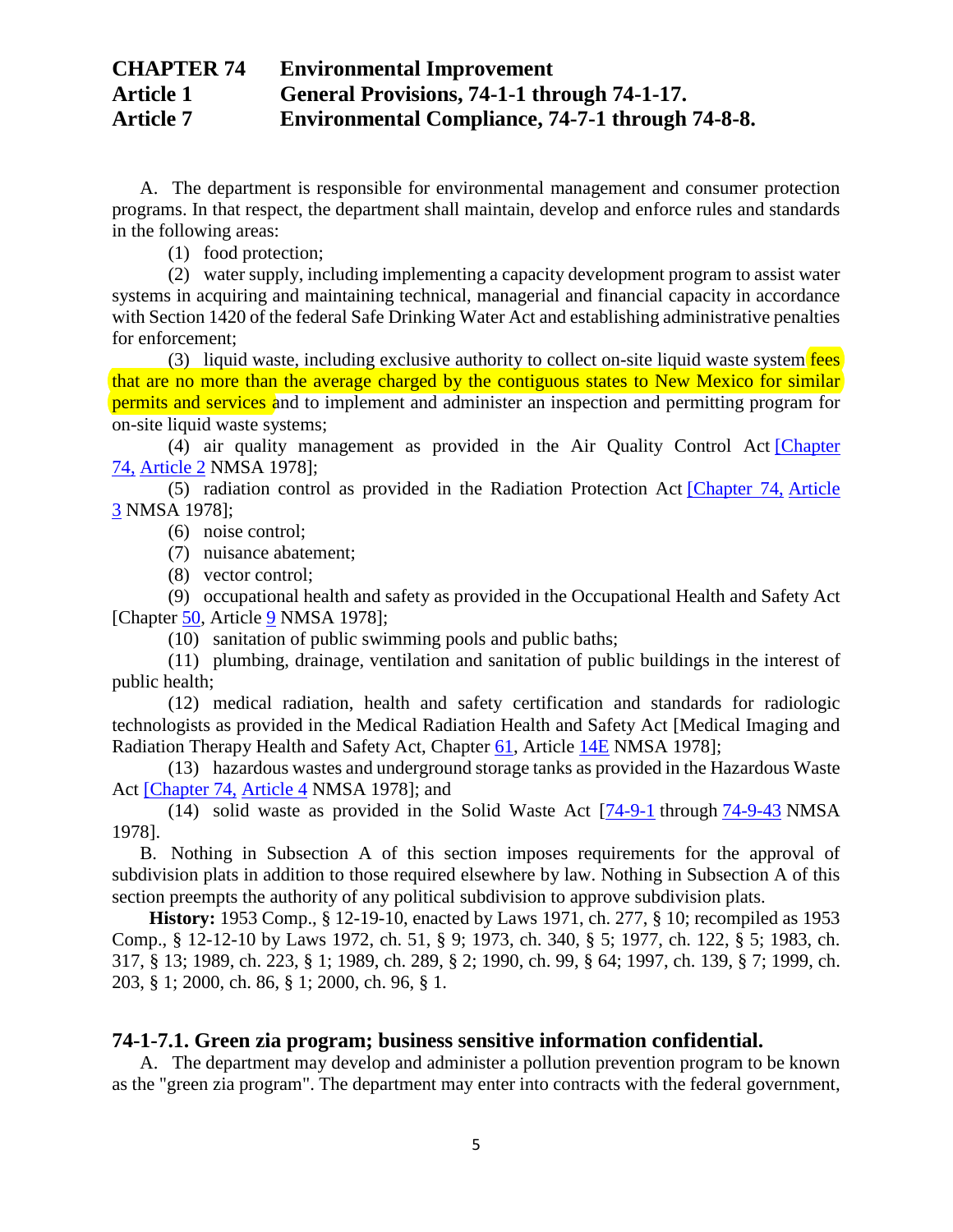promulgate rules and take other actions appropriate and necessary to produce an efficient and effective program.

B. Information provided to the department in accordance with the green zia program may be subject to confidentiality if the person furnishing the information demonstrates to the department that the information would divulge confidential methods or processes entitled to protection as trade secrets. If the department determines that the information is subject to confidentiality, the secretary shall promulgate a determination of confidentiality with an order of confidentiality. Confidential information may be disclosed to employees or authorized representatives of the department, but they shall not disclose the information to any other person.

C. A person who violates an order of confidentiality by disclosing confidential information pursuant to this section is guilty of a misdemeanor and upon conviction shall be punished by a fine of not more than one thousand dollars (\$1,000) per violation or by imprisonment for a definite term of one year or both.

**History:** Laws 2001, ch. 93, § 1.

### **74-1-8. Board; duties.**

A. The board is responsible for environmental management and consumer protection. In that respect, the board shall promulgate rules and standards in the following areas:

(1) food protection;

(2) water supply, including a capacity development program to assist water systems in acquiring and maintaining technical, managerial and financial capacity in accordance with Section 1420 of the federal Safe Drinking Water Act and rules authorizing imposition of administrative penalties for enforcement;

(3) liquid waste, including exclusive authority to establish on-site liquid waste system fees that are no more than the average charged by the contiguous states to New Mexico for similar permits and services and to implement and administer an inspection and permitting program for on-site liquid waste systems;

(4) air quality management as provided in the Air Quality Control Act [Chapter [74,](http://public.nmcompcomm.us/nmpublic/gateway.dll?f=jumplink$jumplink_x=Advanced$jumplink_vpc=first$jumplink_xsl=querylink.xsl$jumplink_sel=title;path;content-type;home-title;item-bookmark$jumplink_d=%7bnmsu%7d$jumplink_q=%5bfield%20folio-destination-name:%27ch.%2074%27%5d$jumplink_md=target-id=0-0-0-1877) Article [2](http://public.nmcompcomm.us/nmpublic/gateway.dll?f=jumplink$jumplink_x=Advanced$jumplink_vpc=first$jumplink_xsl=querylink.xsl$jumplink_sel=title;path;content-type;home-title;item-bookmark$jumplink_d=%7bnmsu%7d$jumplink_q=%5bfield%20folio-destination-name:%27Ch.%2074%2C%20Art.%202%27%5d$jumplink_md=target-id=0-0-0-121619) NMSA 1978];

(5) radiation control as provided in the Radiation Protection Act [Chapter [74,](http://public.nmcompcomm.us/nmpublic/gateway.dll?f=jumplink$jumplink_x=Advanced$jumplink_vpc=first$jumplink_xsl=querylink.xsl$jumplink_sel=title;path;content-type;home-title;item-bookmark$jumplink_d=%7bnmsu%7d$jumplink_q=%5bfield%20folio-destination-name:%27ch.%2074%27%5d$jumplink_md=target-id=0-0-0-1877) Article [3](http://public.nmcompcomm.us/nmpublic/gateway.dll?f=jumplink$jumplink_x=Advanced$jumplink_vpc=first$jumplink_xsl=querylink.xsl$jumplink_sel=title;path;content-type;home-title;item-bookmark$jumplink_d=%7bnmsu%7d$jumplink_q=%5bfield%20folio-destination-name:%27Ch.%2074%2C%20Art.%203%27%5d$jumplink_md=target-id=0-0-0-121623) NMSA 1978];

(6) noise control;

(7) nuisance abatement;

(8) vector control;

(9) occupational health and safety as provided in the Occupational Health and Safety Act [Chapter [50,](http://public.nmcompcomm.us/nmpublic/gateway.dll?f=jumplink$jumplink_x=Advanced$jumplink_vpc=first$jumplink_xsl=querylink.xsl$jumplink_sel=title;path;content-type;home-title;item-bookmark$jumplink_d=%7bnmsu%7d$jumplink_q=%5bfield%20folio-destination-name:%27ch.%2050%27%5d$jumplink_md=target-id=0-0-0-1827) Article [9](http://public.nmcompcomm.us/nmpublic/gateway.dll?f=jumplink$jumplink_x=Advanced$jumplink_vpc=first$jumplink_xsl=querylink.xsl$jumplink_sel=title;path;content-type;home-title;item-bookmark$jumplink_d=%7bnmsu%7d$jumplink_q=%5bfield%20folio-destination-name:%27Ch.%2050%2C%20Art.%209%27%5d$jumplink_md=target-id=0-0-0-75321) NMSA 1978];

(10) sanitation of public swimming pools and public baths;

(11) plumbing, drainage, ventilation and sanitation of public buildings in the interest of public health;

(12) medical radiation, health and safety certification and standards for radiologic technologists as provided in the Medical Radiation Health and Safety Act [Medical Imaging and Radiation Therapy Health and Safety Act, Chapter [61,](http://public.nmcompcomm.us/nmpublic/gateway.dll?f=jumplink$jumplink_x=Advanced$jumplink_vpc=first$jumplink_xsl=querylink.xsl$jumplink_sel=title;path;content-type;home-title;item-bookmark$jumplink_d=%7bnmsu%7d$jumplink_q=%5bfield%20folio-destination-name:%27ch.%2061%27%5d$jumplink_md=target-id=0-0-0-1851) Article [14E](http://public.nmcompcomm.us/nmpublic/gateway.dll?f=jumplink$jumplink_x=Advanced$jumplink_vpc=first$jumplink_xsl=querylink.xsl$jumplink_sel=title;path;content-type;home-title;item-bookmark$jumplink_d=%7bnmsu%7d$jumplink_q=%5bfield%20folio-destination-name:%27ch.%2061%2C%20art.%2014e%27%5d$jumplink_md=target-id=0-0-0-20123) NMSA 1978];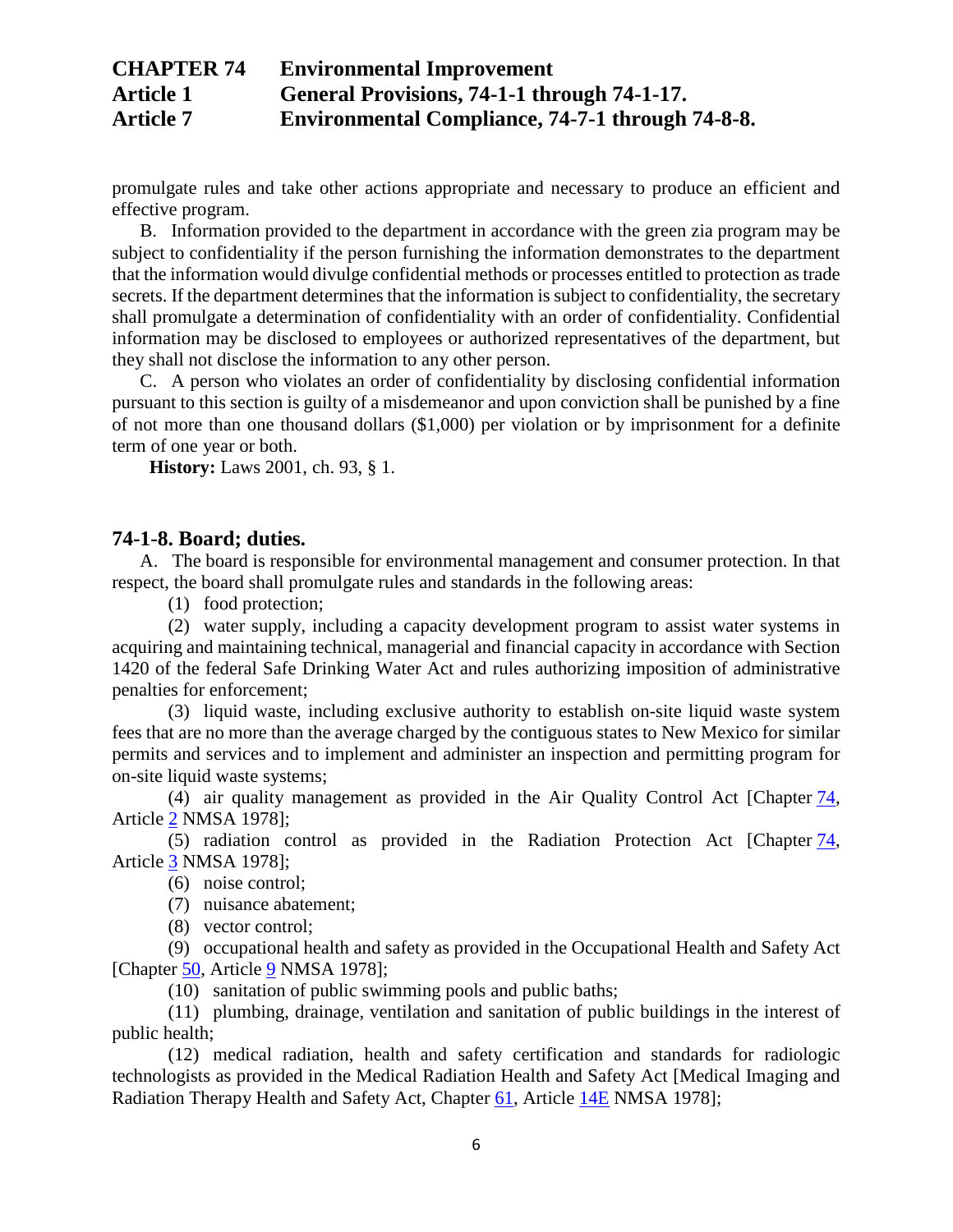(13) hazardous wastes and underground storage tanks as provided in the Hazardous Waste Act [Chapter [74,](http://public.nmcompcomm.us/nmpublic/gateway.dll?f=jumplink$jumplink_x=Advanced$jumplink_vpc=first$jumplink_xsl=querylink.xsl$jumplink_sel=title;path;content-type;home-title;item-bookmark$jumplink_d=%7bnmsu%7d$jumplink_q=%5bfield%20folio-destination-name:%27ch.%2074%27%5d$jumplink_md=target-id=0-0-0-1877) Article [4](http://public.nmcompcomm.us/nmpublic/gateway.dll?f=jumplink$jumplink_x=Advanced$jumplink_vpc=first$jumplink_xsl=querylink.xsl$jumplink_sel=title;path;content-type;home-title;item-bookmark$jumplink_d=%7bnmsu%7d$jumplink_q=%5bfield%20folio-destination-name:%27ch.%2074%2C%20art.%204%27%5d$jumplink_md=target-id=0-0-0-11009) NMSA 1978]; and

(14) solid waste as provided in the Solid Waste Act [\[74-9-1](http://public.nmcompcomm.us/nmpublic/gateway.dll?f=jumplink$jumplink_x=Advanced$jumplink_vpc=first$jumplink_xsl=querylink.xsl$jumplink_sel=title;path;content-type;home-title;item-bookmark$jumplink_d=%7bnmsu%7d$jumplink_q=%5bfield%20folio-destination-name:%2774-9-1%27%5d$jumplink_md=target-id=0-0-0-16231) through [74-9-43](http://public.nmcompcomm.us/nmpublic/gateway.dll?f=jumplink$jumplink_x=Advanced$jumplink_vpc=first$jumplink_xsl=querylink.xsl$jumplink_sel=title;path;content-type;home-title;item-bookmark$jumplink_d=%7bnmsu%7d$jumplink_q=%5bfield%20folio-destination-name:%2774-9-43%27%5d$jumplink_md=target-id=0-0-0-121705) NMSA 1978].

B. Nothing in Subsection A of this section imposes requirements for the approval of subdivision plats in addition to those required elsewhere by law. Nothing in Subsection A of this section preempts the authority of any political subdivision to approve subdivision plats.

C. Administrative penalties collected pursuant to Paragraph (2) of Subsection A of this section shall be deposited in the water conservation fund.

D. On-site liquid waste system fees shall be deposited in the liquid waste fund.

**History:** 1953 Comp., § 12-19-11, enacted by Laws 1971, ch. 277, § 11; recompiled as 1953 Comp., § 12-12-11 by Laws 1972, ch. 51, § 9; 1973, ch. 340, § 6; 1977, ch. 122, § 6; 1983, ch. 317, § 14; 1989, ch. 223, § 2; 1989, ch. 289, § 3; 1990, ch. 99, § 65; 1993, ch. 100, § 2; 1997, ch. 139, § 8; 1999, ch. 203, § 2; 2000, ch. 86, § 2; 2000, ch. 96, § 2.

### **74-1-8.1. Legal advice.**

A. In the exercise of any of its powers or duties, the board shall act with independent legal advice. The manner in which such advice is provided shall be determined by the board, but from among one of the following:

(1) the office of the attorney general;

(2) independent counsel hired by the board, whether full- or part-time; or

(3) another state agency whose function is sufficiently distinct from the department of environment to assure independent, impartial advice.

B. Notwithstanding the provisions of Subsection A of this section, attorneys from the department may act for the board in lawsuits filed against or on behalf of the board, and the attorney general may, at the request of the board, file and defend lawsuits on behalf of the board.

**History:** 1978 Comp., § 74-1-8.1, enacted by Laws 1982, ch. 73, § 23; 1991, ch. 25, § 31; 1997, ch. 139, § 9.

### **74-1-8.2. Recompiled.**

### **74-1-8.3. Repealed.**

#### **74-1-9. Adoption of regulations; notice and hearing; appeal.**

A. Any person may recommend or propose regulations to the board for promulgation. The board shall determine whether or not to hold a hearing within sixty days of submission of a proposed regulation.

B. No regulation shall be adopted until after a public hearing by the board. As used in this section, "regulation" includes any amendment or repeal thereof. Hearings on regulations of nonstatewide application shall be held within that area which is substantially affected by the regulation. Hearings on regulations of statewide application may be held at Santa Fe or within any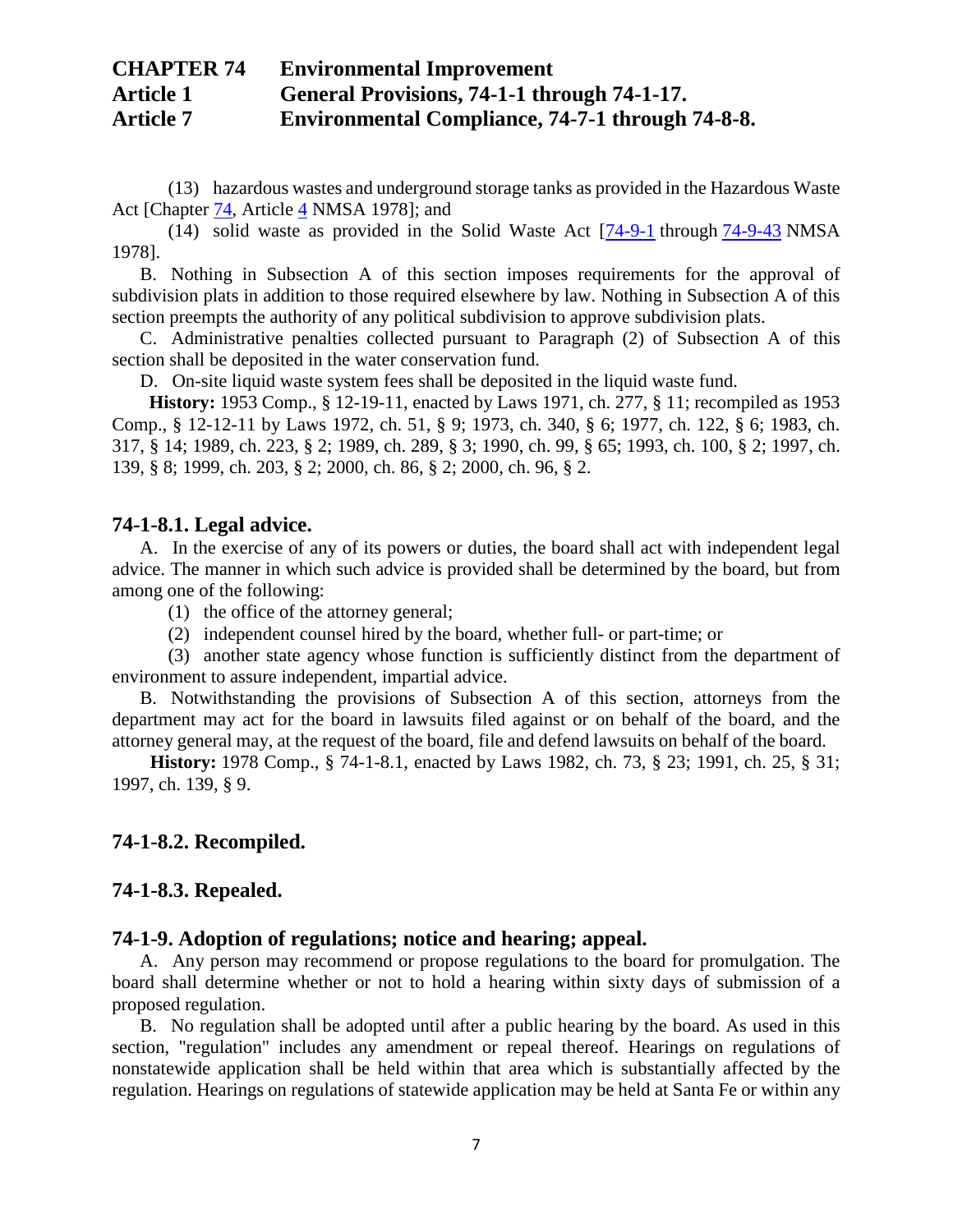area of the state substantially affected by the regulation. In making its regulations, the board shall give the weight it deems appropriate to all relevant facts and circumstances presented at the public hearing, including but not limited to:

(1) character and degree of injury to or interference with health, welfare, animal and plant life, property and the environment;

(2) the public interest, including the social, economic and cultural value of the regulated activity and the social, economic and cultural effects of environmental degradation; and

(3) technical practicability, necessity for and economic reasonableness of reducing, eliminating or otherwise taking action with respect to environmental degradation.

C. The standards for regulations set forth in Subsection A [Subsection B] of this section do not apply to the promulgation of regulations under the Air Quality Control Act [\[Chapter 74,](http://public.nmcompcomm.us/nmpublic/gateway.dll?f=jumplink$jumplink_x=Advanced$jumplink_vpc=first$jumplink_xsl=querylink.xsl$jumplink_sel=title;path;content-type;home-title;item-bookmark$jumplink_d=%7bnmsu%7d$jumplink_q=%5bfield%20folio-destination-name:%27ch.%2074%27%5d$jumplink_md=target-id=0-0-0-1877) [Article](http://public.nmcompcomm.us/nmpublic/gateway.dll?f=jumplink$jumplink_x=Advanced$jumplink_vpc=first$jumplink_xsl=querylink.xsl$jumplink_sel=title;path;content-type;home-title;item-bookmark$jumplink_d=%7bnmsu%7d$jumplink_q=%5bfield%20folio-destination-name:%27Ch.%2074%2C%20Art.%202%27%5d$jumplink_md=target-id=0-0-0-121619)  [2](http://public.nmcompcomm.us/nmpublic/gateway.dll?f=jumplink$jumplink_x=Advanced$jumplink_vpc=first$jumplink_xsl=querylink.xsl$jumplink_sel=title;path;content-type;home-title;item-bookmark$jumplink_d=%7bnmsu%7d$jumplink_q=%5bfield%20folio-destination-name:%27Ch.%2074%2C%20Art.%202%27%5d$jumplink_md=target-id=0-0-0-121619) NMSA 1978]; or any other act in which specific standards are set forth for the board's consideration.

D. Notice of the hearing shall be given at least sixty days prior to the hearing date and shall state the subject, the time and the place of the hearing and the manner in which interested persons may present their views. The proposed language amending any existing regulation or any proposed new regulation shall be made available to the public as of the date the notice of the hearing is given. The notice shall also state where interested persons may secure copies of any proposed amendment or new regulation. The notice shall be published in a newspaper of general circulation in the area affected. Reasonable effort shall be made to give notice to all persons who have made a written request to the board for advance notice of hearings.

E. At the hearing, the board shall allow all interested persons reasonable opportunity to submit data, proposed changes to the proposed regulation, views or arguments orally or in writing and to examine witnesses testifying at the hearing. Any person heard or represented at the hearing shall be given written notice of the action of the board.

F. The board may designate a hearing officer to take evidence in the hearing. A transcript shall be made of the entire hearing proceedings.

G. No regulation or amendment or repeal thereof adopted by the board shall become effective until thirty days after its filing under the State Rules Act [\[Chapter 14,](http://public.nmcompcomm.us/nmpublic/gateway.dll?f=jumplink$jumplink_x=Advanced$jumplink_vpc=first$jumplink_xsl=querylink.xsl$jumplink_sel=title;path;content-type;home-title;item-bookmark$jumplink_d=%7bnmsu%7d$jumplink_q=%5bfield%20folio-destination-name:%27ch.%2014%27%5d$jumplink_md=target-id=0-0-0-1745) [Article 4](http://public.nmcompcomm.us/nmpublic/gateway.dll?f=jumplink$jumplink_x=Advanced$jumplink_vpc=first$jumplink_xsl=querylink.xsl$jumplink_sel=title;path;content-type;home-title;item-bookmark$jumplink_d=%7bnmsu%7d$jumplink_q=%5bfield%20folio-destination-name:%27ch.%2014%2C%20art.%204%27%5d$jumplink_md=target-id=0-0-0-2191) NMSA 1978].

H. Any person who is or may be affected by a regulation adopted by the board may appeal to the court of appeals for further relief. All such appeals shall be upon the transcript made at the hearing and shall be taken to the court of appeals within thirty days after filing of the regulation under the State Rules Act.

I. The procedure for perfecting an appeal to the court of appeals under this section consists of the timely filing of a notice of appeal with a copy attached to the regulation from which the appeal is taken. The appellant shall certify in his notice of appeal that arrangements have been made with the board for preparation of a sufficient number of transcripts of the record of the hearing on which the appeal depends to support his appeal to the court, at the expense of the appellant, including three copies which he shall furnish to the board.

- J. Upon appeal, the court of appeals shall set aside the regulation only if found to be:
	- (1) arbitrary, capricious or an abuse of discretion;
	- (2) not supported by substantial evidence in the transcript; or
	- (3) otherwise not in accordance with law.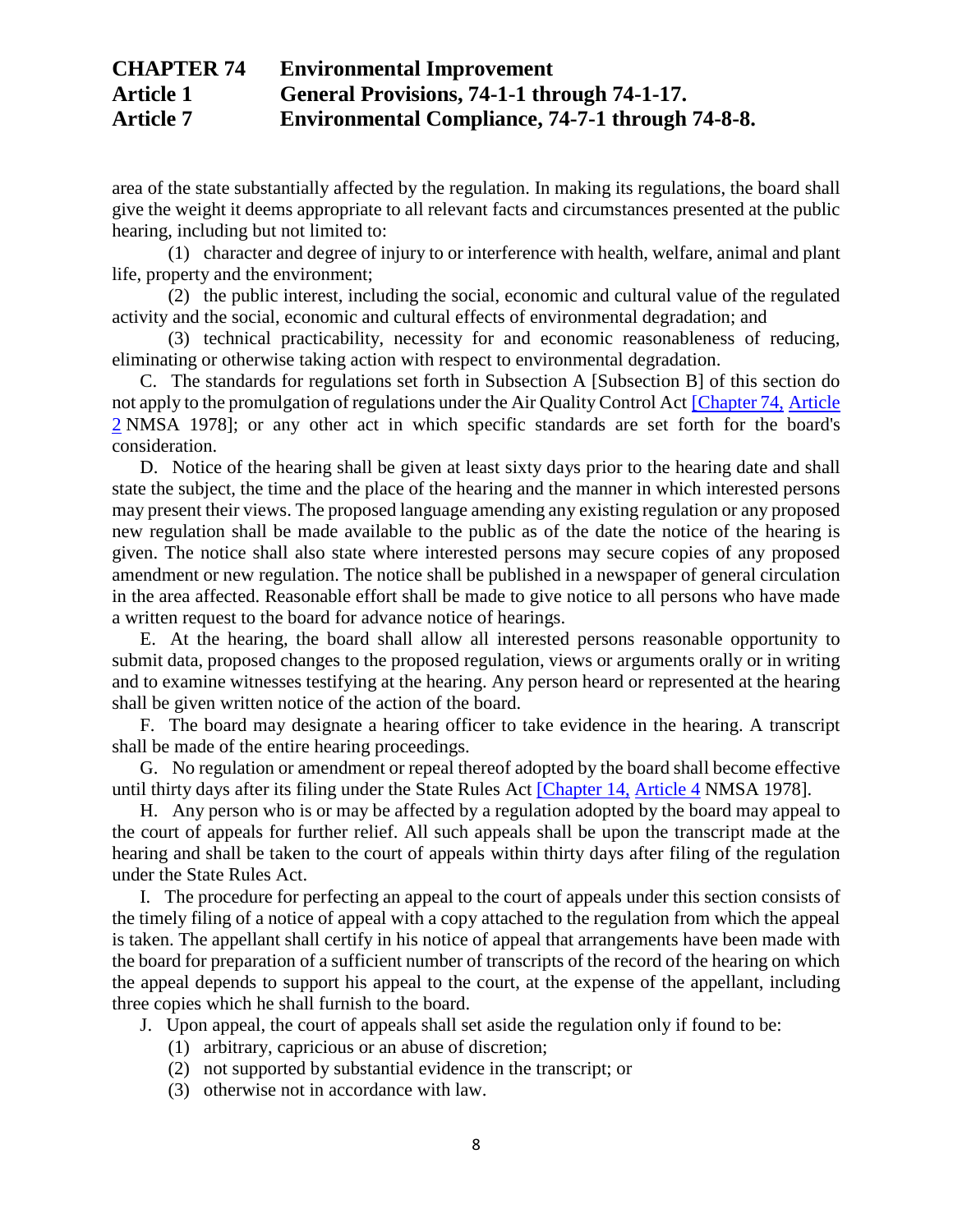**History:** 1953 Comp., § 12-19-13, enacted by Laws 1971, ch. 277, § 13; recompiled as 1953 Comp., § 12-12-13, by Laws 1972, ch. 51, § 9; 1973, ch. 340, § 7; 1974, ch. 64, § 1; 1982, ch. 73, § 24; 1985, ch. 17, § 1.

### **74-1-10. Penalty.**

A. A person who violates any regulation of the board is guilty of a petty misdemeanor. This section does not apply to any regulation for which a criminal penalty is otherwise provided by law.

B. Whenever, on the basis of any information, the secretary determines that a person has violated, is violating or threatens to violate any provision of Paragraph (2) or (3) of Subsection A of [Section 74-1-8](http://public.nmcompcomm.us/nmpublic/gateway.dll?f=jumplink$jumplink_x=Advanced$jumplink_vpc=first$jumplink_xsl=querylink.xsl$jumplink_sel=title;path;content-type;home-title;item-bookmark$jumplink_d=%7bnmsu%7d$jumplink_q=%5bfield%20folio-destination-name:%2774-1-8%27%5d$jumplink_md=target-id=0-0-0-104591) NMSA 1978 or any rule, regulation or permit condition adopted and promulgated thereunder, the secretary may:

(1) issue a compliance order stating with reasonable specificity the nature of the violation or threatened violation, requiring compliance immediately or within a specified time period and assessing a civil penalty for any past or current violation, or both; or

(2) commence a civil action in district court for appropriate relief, including a temporary or permanent injunction.

C. An order issued pursuant to Subsection B of this section may include suspension or revocation of any permit issued by the department. Any penalty assessed in the order, except for residential on-site liquid waste systems, shall not exceed one thousand dollars (\$1,000) for each violation. Any penalty assessed in the order for a residential on-site liquid waste system shall not exceed one hundred dollars (\$100) for each violation. A penalty imposed for violation of drinking water regulations 20 NMAC 7.1 or permit conditions shall not exceed one thousand dollars (\$1,000) per violation per day. In assessing the penalty, the secretary shall take into account the seriousness of the violation and any good-faith efforts to comply with the applicable requirements.

D. If a violator fails to take corrective actions within the time specified in the compliance order, the secretary shall:

(1) assess civil penalties of not more than one thousand dollars (\$1,000) for each noncompliance with the order; and

(2) suspend or revoke any permit issued to the violator pursuant to Paragraph (3) of Subsection A of [Section 74-1-8](http://public.nmcompcomm.us/nmpublic/gateway.dll?f=jumplink$jumplink_x=Advanced$jumplink_vpc=first$jumplink_xsl=querylink.xsl$jumplink_sel=title;path;content-type;home-title;item-bookmark$jumplink_d=%7bnmsu%7d$jumplink_q=%5bfield%20folio-destination-name:%2774-1-8%27%5d$jumplink_md=target-id=0-0-0-104591) NMSA 1978.

E. An order issued pursuant to this section shall become final unless, no later than thirty days after the order is served, the person named in the order submits a written request to the secretary for a hearing. Upon such a request, the secretary shall conduct a hearing. The secretary shall appoint an independent hearing officer to preside over the hearing. The hearing officer shall make and preserve a complete record of the proceedings and forward his recommendation based on the record to the secretary, who shall make the final decision.

F. In connection with any proceeding pursuant to this section, the secretary may issue subpoenas for the attendance and testimony of witnesses and the production of relevant papers, books and documents and may adopt and promulgate rules for discovery procedures.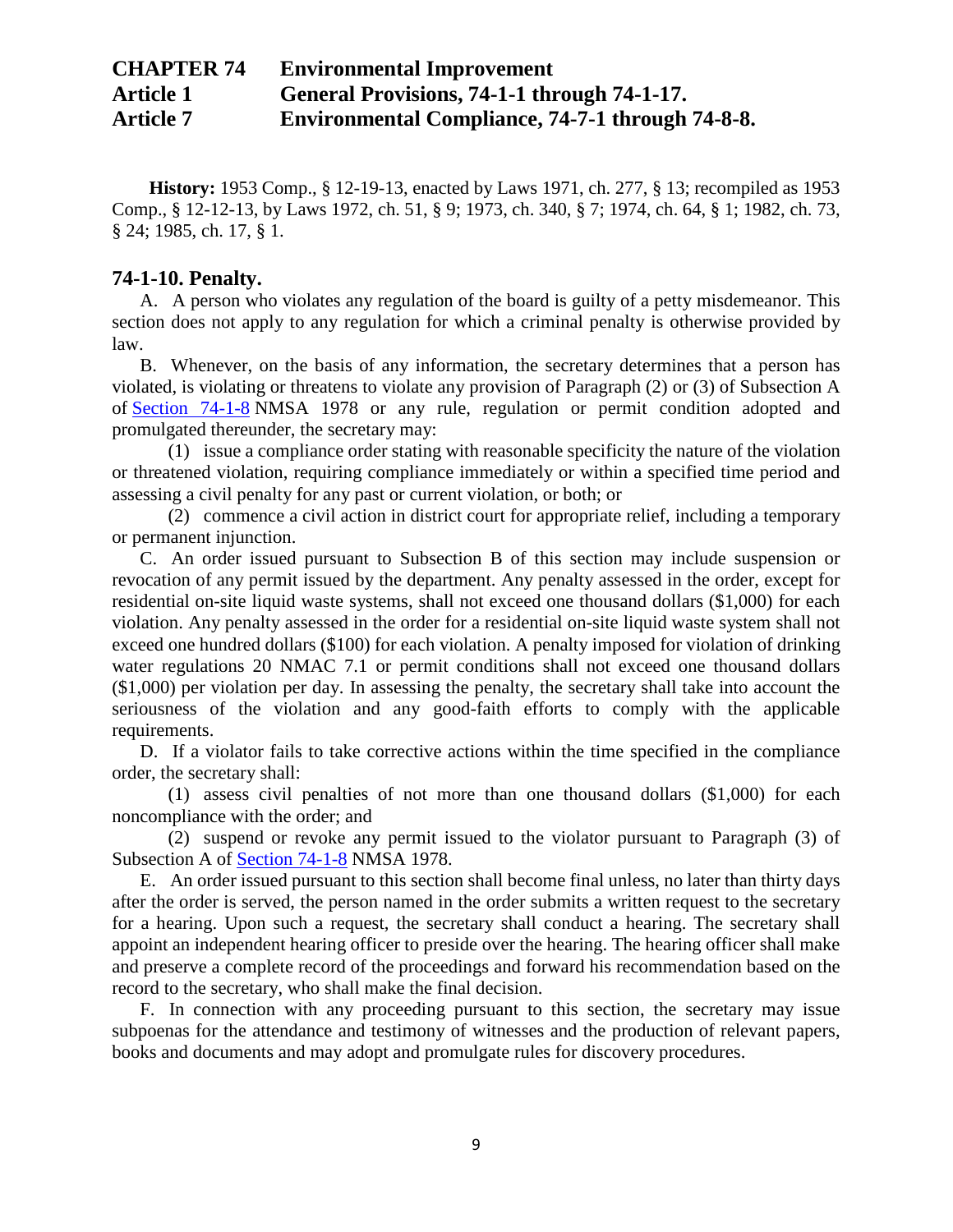G. Penalties collected pursuant to violations of rules, regulations or permit conditions adopted pursuant to Paragraph (3) of Subsection A of [Section 74-1-8](http://public.nmcompcomm.us/nmpublic/gateway.dll?f=jumplink$jumplink_x=Advanced$jumplink_vpc=first$jumplink_xsl=querylink.xsl$jumplink_sel=title;path;content-type;home-title;item-bookmark$jumplink_d=%7bnmsu%7d$jumplink_q=%5bfield%20folio-destination-name:%2774-1-8%27%5d$jumplink_md=target-id=0-0-0-104591) NMSA 1978 shall be deposited in the state treasury to be credited to the general fund.

H. Penalties collected pursuant to violations of drinking water regulations 20 NMAC 7.1 or permit conditions pursuant to Paragraph (2) of Subsection A of [Section 74-1-8](http://public.nmcompcomm.us/nmpublic/gateway.dll?f=jumplink$jumplink_x=Advanced$jumplink_vpc=first$jumplink_xsl=querylink.xsl$jumplink_sel=title;path;content-type;home-title;item-bookmark$jumplink_d=%7bnmsu%7d$jumplink_q=%5bfield%20folio-destination-name:%2774-1-8%27%5d$jumplink_md=target-id=0-0-0-104591) NMSA 1978 shall be deposited in the state treasury to the credit of the water conservation fund.

**History:** 1953 Comp., § 12-12-14, enacted by Laws 1973, ch. 340, § 8; 1997, ch. 139, § 10; 1999, ch. 203, § 3.

### **74-1-11. Repealed.**

### **74-1-12. Compliance with the federal Safe Drinking Water Act; purpose.**

The purpose of this section and **[Section 74-1-13](http://public.nmcompcomm.us/nmpublic/gateway.dll?f=jumplink$jumplink_x=Advanced$jumplink_vpc=first$jumplink_xsl=querylink.xsl$jumplink_sel=title;path;content-type;home-title;item-bookmark$jumplink_d=%7bnmsu%7d$jumplink_q=%5bfield%20folio-destination-name:%2774-1-13%27%5d$jumplink_md=target-id=0-0-0-17653)** NMSA 1978 is to provide:

A. an incentive for conservation of water, the state's most precious resource; and

B. funding for certain locations in the state to comply with the federal Safe Drinking Water Act in which the United States congress mandated that the United States environmental protection agency establish drinking water standards for contaminants, require filtration and disinfection for all public water supply systems, increase enforcement authority, establish public notification requirements, implement a lead ban and implement a capacity development program for existing and newly created water systems.

**History:** Laws 1993, ch. 317, § 1; 1999, ch. 203, § 4.

### **74-1-13. Water conservation fee; imposition; definitions.**

A. There is imposed on every person who operates a public water supply system a water conservation fee in an amount equal to three cents (\$.03) per thousand gallons of water produced on which the fee imposed by this subsection has not been paid.

B. The "water conservation fund" is created in the state treasury and shall be administered by the department. The fund shall consist of water conservation fees collected pursuant to this section. Balances in the fund at the end of any fiscal year shall not revert to the general fund but shall accrue to the credit of the fund. Earnings on the fund shall be credited to the fund.

C. Money in the water conservation fund is appropriated to the department for administration of a public water supply program to:

(1) test public water supplies for the contaminants required to be tested pursuant to the provisions of the federal Safe Drinking Water Act, as amended, and collect chemical compliance samples as required by those provisions of the federal act;

(2) perform vulnerability assessments that will be used to assess a public water supply's susceptibility to those contaminants; and

(3) implement new requirements of the Utility Operators Certification Act [Chapter [61,](http://public.nmcompcomm.us/nmpublic/gateway.dll?f=jumplink$jumplink_x=Advanced$jumplink_vpc=first$jumplink_xsl=querylink.xsl$jumplink_sel=title;path;content-type;home-title;item-bookmark$jumplink_d=%7bnmsu%7d$jumplink_q=%5bfield%20folio-destination-name:%27ch.%2061%27%5d$jumplink_md=target-id=0-0-0-1851) Article [33](http://public.nmcompcomm.us/nmpublic/gateway.dll?f=jumplink$jumplink_x=Advanced$jumplink_vpc=first$jumplink_xsl=querylink.xsl$jumplink_sel=title;path;content-type;home-title;item-bookmark$jumplink_d=%7bnmsu%7d$jumplink_q=%5bfield%20folio-destination-name:%27Ch.%2061%2C%20Art.%2033%27%5d$jumplink_md=target-id=0-0-0-99861) NMSA 1978] and provide training for all public water supply operators.

D. The taxation and revenue department shall provide by regulation for the manner and form of collection of the water conservation fee. All water conservation fees collected by the taxation and revenue department, less the administrative fee withheld pursuant to Section [7-1-6.41](http://public.nmcompcomm.us/nmpublic/gateway.dll?f=jumplink$jumplink_x=Advanced$jumplink_vpc=first$jumplink_xsl=querylink.xsl$jumplink_sel=title;path;content-type;home-title;item-bookmark$jumplink_d=%7bnmsu%7d$jumplink_q=%5bfield%20folio-destination-name:%277-1-6.41%27%5d$jumplink_md=target-id=0-0-0-17365) NMSA 1978, shall be deposited in the water conservation fund.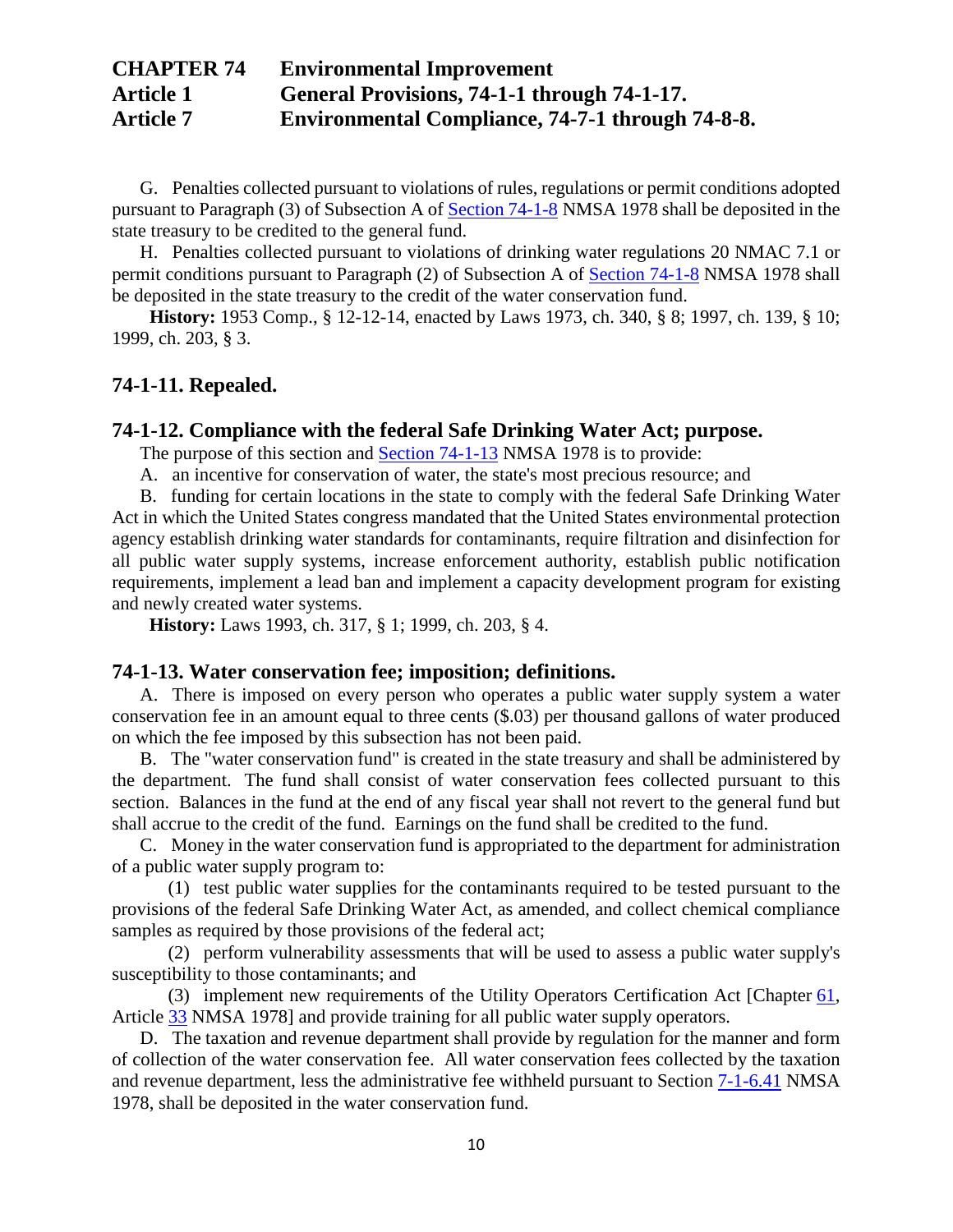E. The fee imposed by this section shall be administered in accordance with the provisions of the Tax Administration Act [Chapter [7,](http://public.nmcompcomm.us/nmpublic/gateway.dll?f=jumplink$jumplink_x=Advanced$jumplink_vpc=first$jumplink_xsl=querylink.xsl$jumplink_sel=title;path;content-type;home-title;item-bookmark$jumplink_d=%7bnmsu%7d$jumplink_q=%5bfield%20folio-destination-name:%27ch.%207%27%5d$jumplink_md=target-id=0-0-0-1731) Article [1](http://public.nmcompcomm.us/nmpublic/gateway.dll?f=jumplink$jumplink_x=Advanced$jumplink_vpc=first$jumplink_xsl=querylink.xsl$jumplink_sel=title;path;content-type;home-title;item-bookmark$jumplink_d=%7bnmsu%7d$jumplink_q=%5bfield%20folio-destination-name:%27ch.%207%2C%20art.%201%27%5d$jumplink_md=target-id=0-0-0-13885) NMSA 1978] and shall be paid to the taxation and revenue department by each person who operates a public water supply system in the manner required by the department on or before the twenty-fifth day of the month following the month in which the water is produced.

F. Each operator of a public water supply system shall register and comply with the provisions of Section [7-1-12](http://public.nmcompcomm.us/nmpublic/gateway.dll?f=jumplink$jumplink_x=Advanced$jumplink_vpc=first$jumplink_xsl=querylink.xsl$jumplink_sel=title;path;content-type;home-title;item-bookmark$jumplink_d=%7bnmsu%7d$jumplink_q=%5bfield%20folio-destination-name:%277-1-12%27%5d$jumplink_md=target-id=0-0-0-17441) NMSA 1978 and furnish such information as may be required by the taxation and revenue department.

G. The department shall compile a list of the contaminants that require testing pursuant to Paragraph (1) of Subsection C of this section. The list shall be compiled no less than once every twelve months and include the contaminants that will be tested in the subsequent twelve months. The department shall establish by rule procedures to compile the list and to determine which contaminants that require testing will be tested in the subsequent twelve months. The determination of which contaminants will be tested shall include consideration of the availability of funds in the water conservation fund, the needs of the public water supplies being tested for additional contaminants and public health and safety.

H. As used in this section:

(1) "person" means any individual or legal entity and also means, to the extent permitted by law, any federal, state or other governmental unit or subdivision or an agency, department or instrumentality thereof; and

(2) "public water supply system" means a system that provides piped water to the public for human consumption and that has at least fifteen service connections or regularly services an average of at least twenty-five individuals at least sixty days per year.

**History:** Laws 1993, ch. 317, § 2; 1997, ch. 125, § 11; 2013, ch. 128, § 1.

## **74-1-13.1. Nontransient noncommunity public water systems; definition; testing and notice requirements.**

A. The department of environment shall test nontransient noncommunity water systems for arsenic, fluoride and radionuclides and adopt rules for reporting and public notification for those contaminants comparable to reporting and notification requirements for community water systems. Money in the water conservation fund may be used to fulfill the requirements of this subsection.

B. As used in this section:

(1) "community water system" means a public water system that serves at least fifteen service connections used by year-round residents or regularly serves at least twenty-five yearround residents; and

(2) "nontransient noncommunity water system" means a public water system that is not a community water system and that regularly serves at least twenty-five of the same persons over six months per year including but not limited to schools and factories.

**History:** Laws 2001, ch. 148, § 1.

### **74-1-14. County or municipal authority regarding on-site liquid waste system.**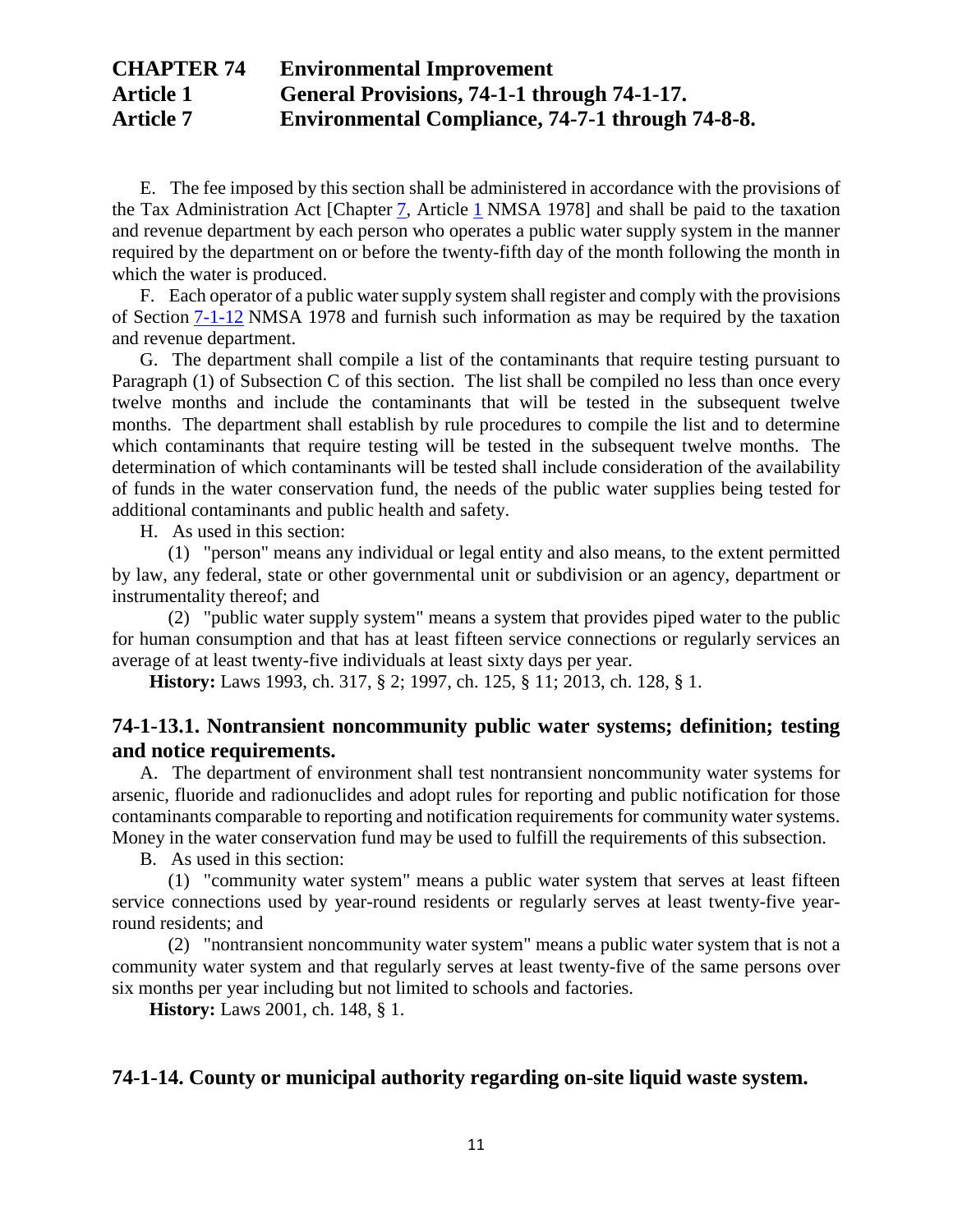Nothing in [Chapter 74,](http://public.nmcompcomm.us/nmpublic/gateway.dll?f=jumplink$jumplink_x=Advanced$jumplink_vpc=first$jumplink_xsl=querylink.xsl$jumplink_sel=title;path;content-type;home-title;item-bookmark$jumplink_d=%7bnmsu%7d$jumplink_q=%5bfield%20folio-destination-name:%27ch.%2074%27%5d$jumplink_md=target-id=0-0-0-1877) [Article 1](http://public.nmcompcomm.us/nmpublic/gateway.dll?f=jumplink$jumplink_x=Advanced$jumplink_vpc=first$jumplink_xsl=querylink.xsl$jumplink_sel=title;path;content-type;home-title;item-bookmark$jumplink_d=%7bnmsu%7d$jumplink_q=%5bfield%20folio-destination-name:%27ch.%2074%2C%20art.%201%27%5d$jumplink_md=target-id=0-0-0-72697) NMSA 1978 limits or is intended to limit the authority of any county or municipality to adopt and enforce requirements related to on-site liquid waste systems that are at least as stringent as those in that article; provided, however, that the county or municipality has, on staff or under contract, either a registered professional engineer with education or experience in sanitary engineering or a class II wastewater operator certified by the state of New Mexico.

**History:** Laws 1997, ch. 139, § 11.

### **74-1-15. Liquid waste fund created.**

The "liquid waste fund" is created in the state treasury. On-site liquid waste system fees shall be deposited in the fund. Money in the fund is appropriated to the department for administration of liquid waste regulations, and no more than two hundred thousand dollars (\$200,000) from unexpended money in the fund may be transferred to the liquid waste disposal system assistance fund, if enacted into law by the first session of the forty-ninth legislature. Disbursements from the fund shall be by warrant drawn by the secretary of finance and administration pursuant to vouchers signed by the secretary of environment or the secretary of environment's designee. Any unexpended or unencumbered balance or income earned from the money in the liquid waste fund remaining at the end of any fiscal year shall not revert to the general fund.

History: Laws 2000, ch. 96, § 3; 2009, ch. 203, § 2.

### **74-1-15.1. Liquid waste disposal system assistance fund; created; purpose.**

A. The "liquid waste disposal system assistance fund" is created in the state treasury. The department shall administer the fund. The fund may be composed of appropriations and transfers of money earned from investment of the fund and otherwise accruing to the fund and transfers of money from the liquid waste fund not to exceed two hundred thousand dollars (\$200,000) from the unexpended balance in the fund. Balances remaining in the fund at the end of a fiscal year shall remain to the credit of the fund. Disbursements from the fund shall be drawn on warrant of the secretary of finance and administration pursuant to vouchers signed by the secretary of environment or the secretary's authorized representative. Money in the fund is appropriated to the department for the sole purpose of assisting indigent individuals or households that qualify for funding to accomplish one of the following purposes where there is a real or potential negative impact to public health or water quality from on-site liquid waste disposal system effluent:

(1) to pay for a liquid waste disposal system to replace a cesspool or other failed or improper on-site liquid waste disposal system;

(2) to purchase, install or maintain an advanced treatment system as required by the Environmental Improvement Act or regulations issued pursuant to that act;

(3) to pay for the decommissioning and removal of a cesspool or other failed or improper on-site liquid waste disposal system; or

(4) to pay for all or a portion of the connection fees in order to connect an individual or household to a centralized wastewater collection and treatment system.

B. Construction activities sponsored by the fund shall be performed by licensed contractors selected through competitive bid by the department and shall be managed by the department.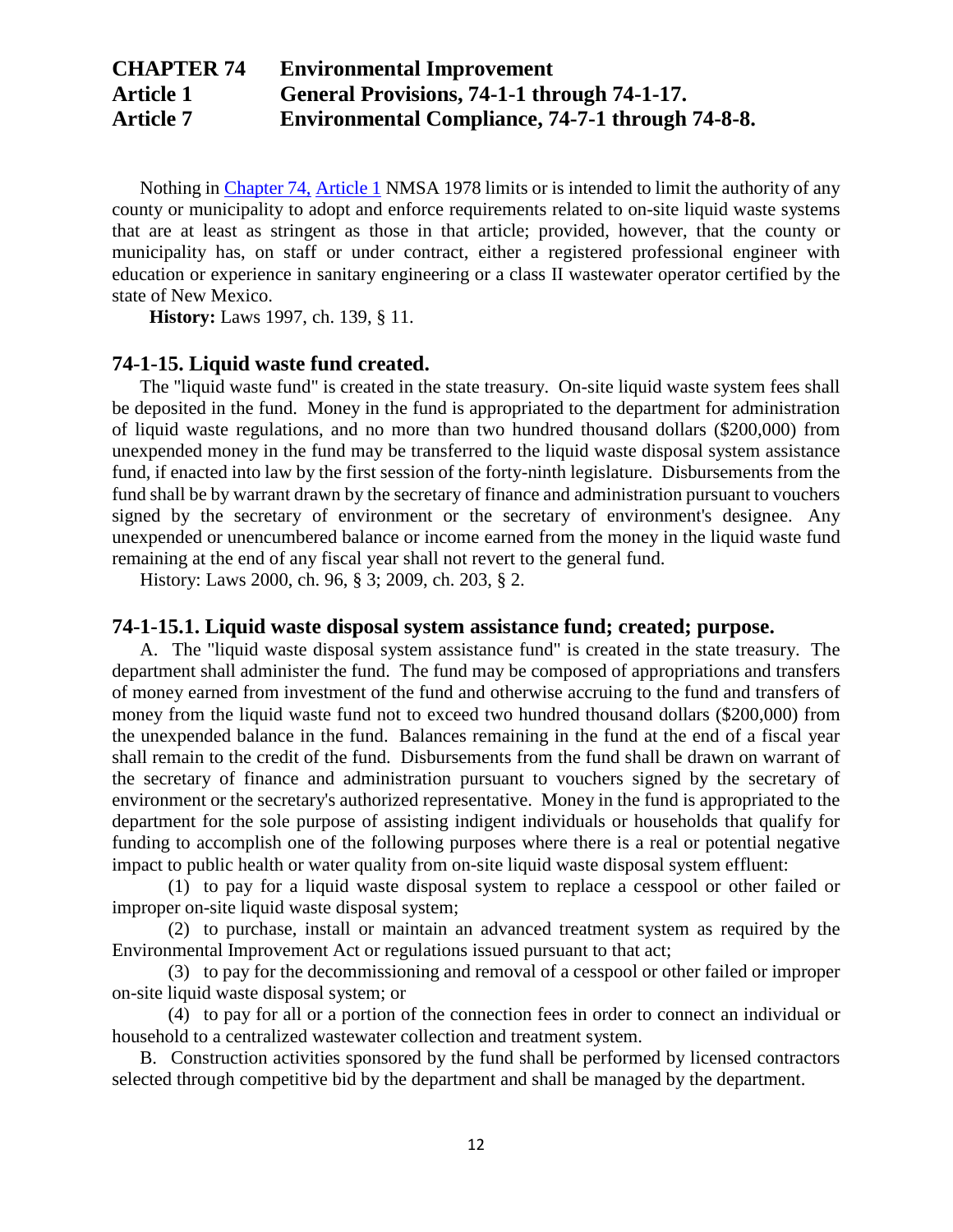C. No more than five percent of the fund shall be used by the department on an annual basis to pay for the department costs associated with management and implementation of fund activities.

D. As used in this section:

(1) "advanced treatment system" means an on-site liquid wastewater treatment system that removes a greater amount of contaminants than is accomplished by a primary treatment system;

(2) "connection fee" means the fee paid directly to a public water or wastewater system or other wastewater management organization and does not include other fees, such as legal fees, related to connecting an individual or household to a centralized wastewater collection and treatment system; and

(3) "indigent individuals or households" means individuals or households whose annual incomes do not exceed the federal poverty guidelines.

History: Laws 2009, ch. 203, § 1.

#### **74-1-16. Water recreation facilities fund; created; fee imposition; purpose.**

A. The "water recreation facilities fund" is created in the state treasury to be used to administer and enforce rules pertaining to public swimming pools, public spas and other public water recreation facilities. All fees collected pursuant to Subsection B of this section shall be deposited in the fund. Money in the fund shall not be transferred to any other fund. Disbursements from the fund shall be drawn on warrant of the secretary of finance and administration upon vouchers signed by the secretary of environment or his authorized representative.

B. The environmental improvement board may assess an annual fee not to exceed one hundred fifty dollars (\$150) on the owner or operator of a public swimming pool, public spa or other public water recreation facility to defray the cost of administering and enforcing rules adopted in accordance with the Environmental Improvement Act pertaining to public water recreation facilities. The fee shall be based on the size of the public water recreation facility.

**History:** Laws 2003, ch. 335, § 1.

### **74-1-17. Nuclear workers assistance fund created.**

The "nuclear workers assistance fund" is created in the state treasury. The fund shall consist of money earned from investment of the fund and otherwise accruing to the fund and up to onehalf of one percent of any award for an initial claim, including a claim for medical benefits, filed by the department on behalf of the claimants with the federal office of workers' compensation program, under the federal Energy Employees Occupational Illness Compensation Program Act of 2000, 42 USC 7384 et seq., or up to five percent of any award after the department files objections to a recommended decision denying an award, which shall be transmitted to the state treasurer for credit to the nuclear workers assistance fund. Balances remaining in the fund at the end of a fiscal year shall remain in the fund and shall not revert to the general fund. The department shall administer the fund, and money in the fund is appropriated to the department for the purpose of the administration of a program to assist nuclear workers seeking claims under the federal Energy Employees Occupational Illness Compensation Program Act of 2000, 42 USC 7384 et seq. Money from the fund may be drawn on warrants of the secretary of finance and administration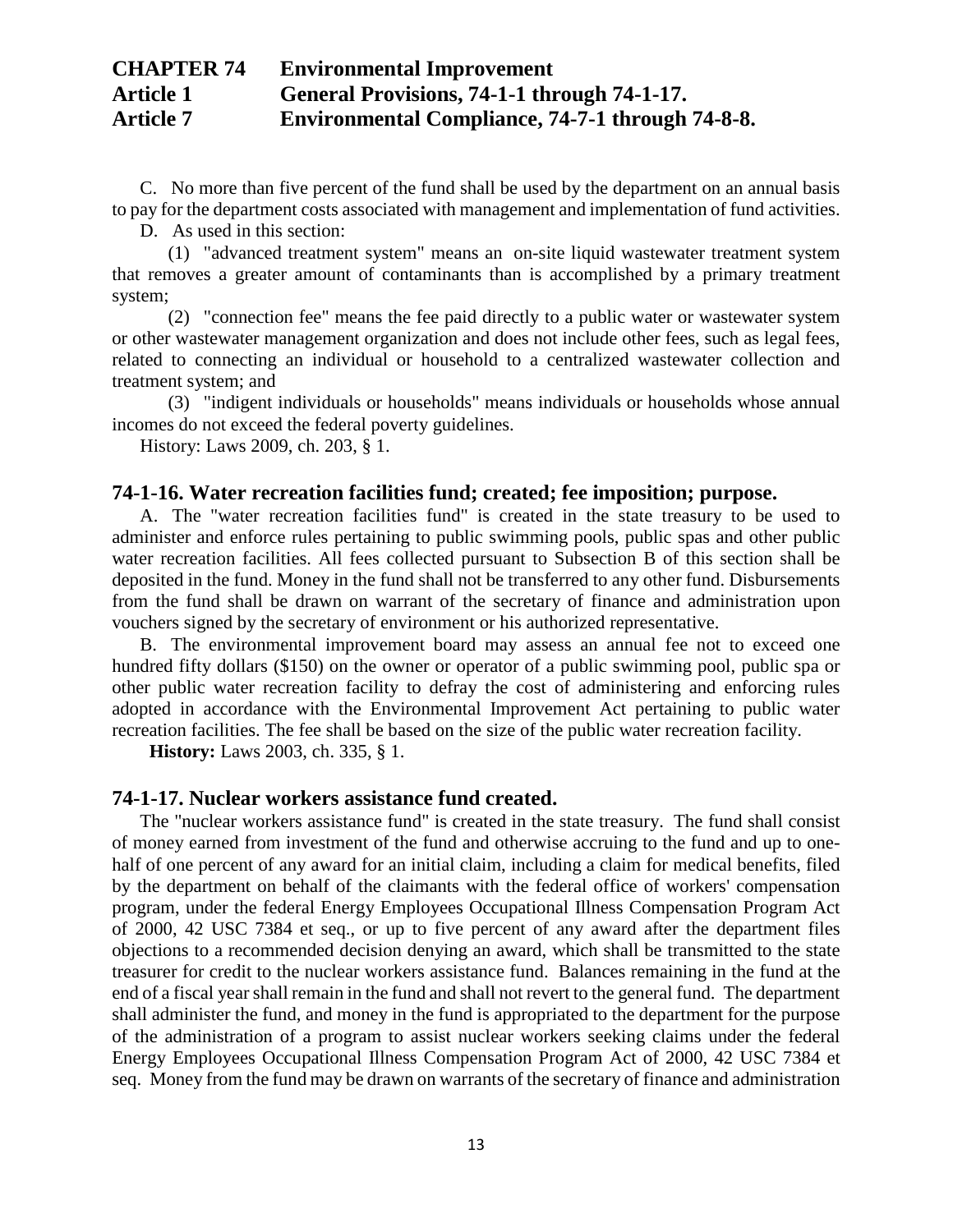# **CHAPTER 74 Environmental Improvement**  Article 1 **[General Provisions, 74-1-1 through 74-1-17.](http://public.nmcompcomm.us/nmpublic/gateway.dll?f=jumplink$jumplink_x=Advanced$jumplink_vpc=first$jumplink_xsl=querylink.xsl$jumplink_sel=title;path;content-type;home-title;item-bookmark$jumplink_d=%7bnmsu%7d$jumplink_q=%5bfield%20folio-destination-name:%27ch.%2074%2C%20art.%201%27%5d$jumplink_md=target-id=0-0-0-72697)**<br>Article 7 **Environmental Compliance, 74-7-1 through Article 7 Environmental Compliance, 74-7-1 through 74-8-8.**

pursuant to vouchers signed by the secretary of environment or the secretary of environment's designee.

History: Laws 2010, ch. 50, § 1.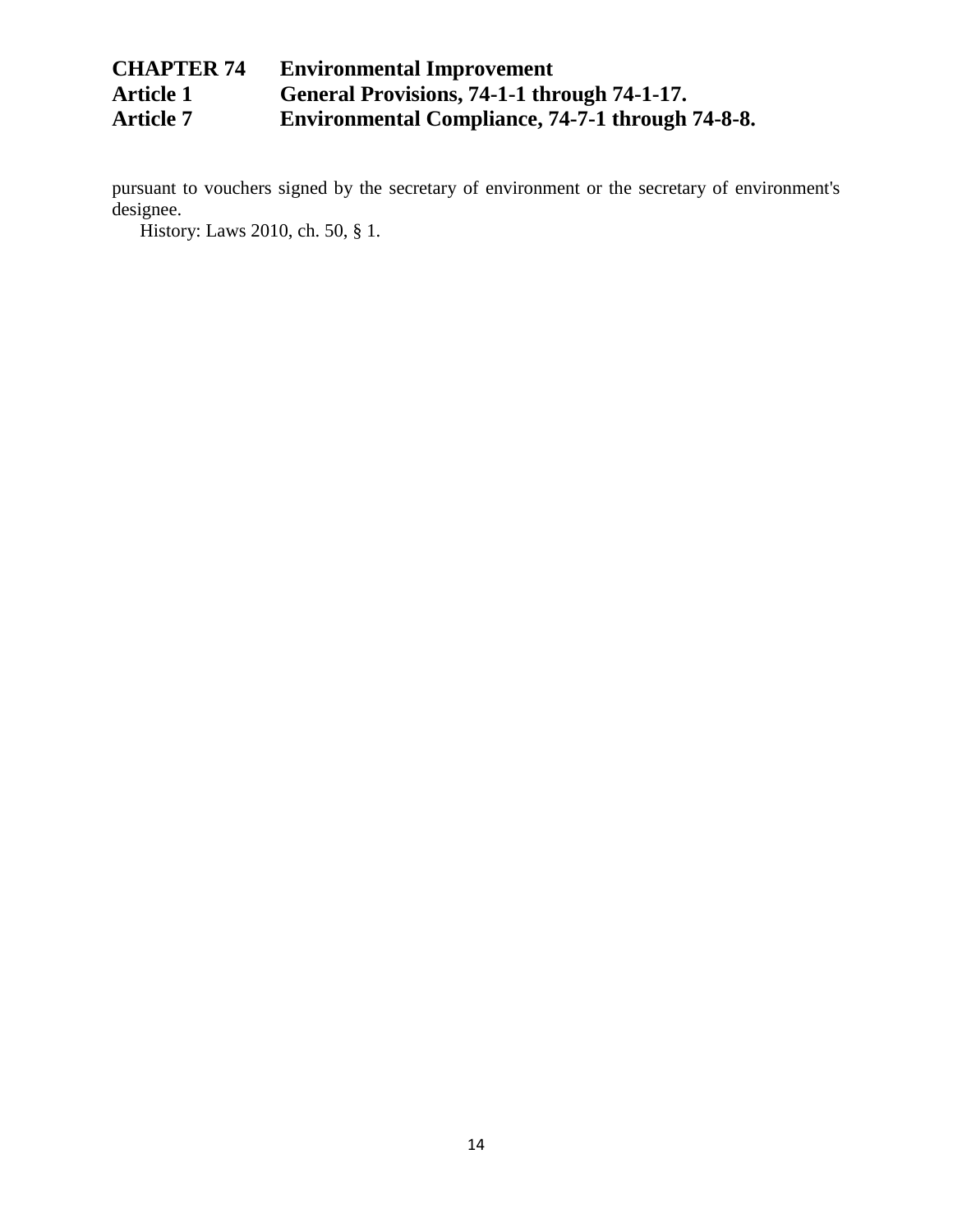## **ARTICLE 7 Environmental Compliance**

**Section** 

[74-7-1 Short title.](http://public.nmcompcomm.us/nmpublic/gateway.dll?f=jumplink$jumplink_x=Advanced$jumplink_vpc=first$jumplink_xsl=querylink.xsl$jumplink_sel=title;path;content-type;home-title;item-bookmark$jumplink_d=%7bnmsu%7d$jumplink_q=%5bfield%20folio-destination-name:%2774-7-1%27%5d$jumplink_md=target-id=0-0-0-24711) [74-7-2 Purpose of act.](http://public.nmcompcomm.us/nmpublic/gateway.dll?f=jumplink$jumplink_x=Advanced$jumplink_vpc=first$jumplink_xsl=querylink.xsl$jumplink_sel=title;path;content-type;home-title;item-bookmark$jumplink_d=%7bnmsu%7d$jumplink_q=%5bfield%20folio-destination-name:%2774-7-2%27%5d$jumplink_md=target-id=0-0-0-122519) [74-7-3 Definitions.](http://public.nmcompcomm.us/nmpublic/gateway.dll?f=jumplink$jumplink_x=Advanced$jumplink_vpc=first$jumplink_xsl=querylink.xsl$jumplink_sel=title;path;content-type;home-title;item-bookmark$jumplink_d=%7bnmsu%7d$jumplink_q=%5bfield%20folio-destination-name:%2774-7-3%27%5d$jumplink_md=target-id=0-0-0-122521) [74-7-4 Board; duties.](http://public.nmcompcomm.us/nmpublic/gateway.dll?f=jumplink$jumplink_x=Advanced$jumplink_vpc=first$jumplink_xsl=querylink.xsl$jumplink_sel=title;path;content-type;home-title;item-bookmark$jumplink_d=%7bnmsu%7d$jumplink_q=%5bfield%20folio-destination-name:%2774-7-4%27%5d$jumplink_md=target-id=0-0-0-122523) [74-7-5 Adoption of regulations; notice and hearing; appeal.](http://public.nmcompcomm.us/nmpublic/gateway.dll?f=jumplink$jumplink_x=Advanced$jumplink_vpc=first$jumplink_xsl=querylink.xsl$jumplink_sel=title;path;content-type;home-title;item-bookmark$jumplink_d=%7bnmsu%7d$jumplink_q=%5bfield%20folio-destination-name:%2774-7-5%27%5d$jumplink_md=target-id=0-0-0-122525) [74-7-6 Division; duties.](http://public.nmcompcomm.us/nmpublic/gateway.dll?f=jumplink$jumplink_x=Advanced$jumplink_vpc=first$jumplink_xsl=querylink.xsl$jumplink_sel=title;path;content-type;home-title;item-bookmark$jumplink_d=%7bnmsu%7d$jumplink_q=%5bfield%20folio-destination-name:%2774-7-6%27%5d$jumplink_md=target-id=0-0-0-122527)

[74-7-7 Regulated entities; environmental auditing programs.](http://public.nmcompcomm.us/nmpublic/gateway.dll?f=jumplink$jumplink_x=Advanced$jumplink_vpc=first$jumplink_xsl=querylink.xsl$jumplink_sel=title;path;content-type;home-title;item-bookmark$jumplink_d=%7bnmsu%7d$jumplink_q=%5bfield%20folio-destination-name:%2774-7-7%27%5d$jumplink_md=target-id=0-0-0-122529)

[74-7-8 Board and division; incentives.](http://public.nmcompcomm.us/nmpublic/gateway.dll?f=jumplink$jumplink_x=Advanced$jumplink_vpc=first$jumplink_xsl=querylink.xsl$jumplink_sel=title;path;content-type;home-title;item-bookmark$jumplink_d=%7bnmsu%7d$jumplink_q=%5bfield%20folio-destination-name:%2774-7-8%27%5d$jumplink_md=target-id=0-0-0-24713)

## **74-7-1. Short title.**

This act [\[74-7-1](http://public.nmcompcomm.us/nmpublic/gateway.dll?f=jumplink$jumplink_x=Advanced$jumplink_vpc=first$jumplink_xsl=querylink.xsl$jumplink_sel=title;path;content-type;home-title;item-bookmark$jumplink_d=%7bnmsu%7d$jumplink_q=%5bfield%20folio-destination-name:%2774-7-1%27%5d$jumplink_md=target-id=0-0-0-24711) through  $74$ -7-8 NMSA 1978] may be cited as the "Environmental Compliance" Act".

**History:** Laws 1983, ch. 29, § 1.

## **74-7-2. Purpose of act.**

The purpose of the Environmental Compliance Act is to foster a sensitivity to the environment, to improve industry's compliance with environmental regulations that seek to maintain the delicate ecological balance while still pursuing the industrial and technological development of New Mexico, to implement a systematic procedure to review compliance with environmental regulations and to improve the environmental regulatory process by enhancing communication between industry and regulatory agencies.

**History:** Laws 1983, ch. 29, § 2.

### **74-7-3. Definitions.**

As used in the Environmental Compliance Act:

A. "board" means the environmental improvement board;

B. "director" means the director of the division;

C. "division" means the environmental improvement division of the health and environment department [department of environment];

D. "environmental audit" means a systematic assessment, analysis and evaluation by a regulated entity of its compliance with environmental laws and regulations administered by the board and the division, applicable to its operation; and

E. "regulated entity" means any person, partnership, corporation, firm, association, governmental or other entity organized and engaging in any business or activity in the state which deals with or has an impact on the environment of this state or which must by law comply with federal or state environmental protection regulations.

**History:** Laws 1983, ch. 29, § 3.

## **74-7-4. Board; duties.**

The duties of the board are to: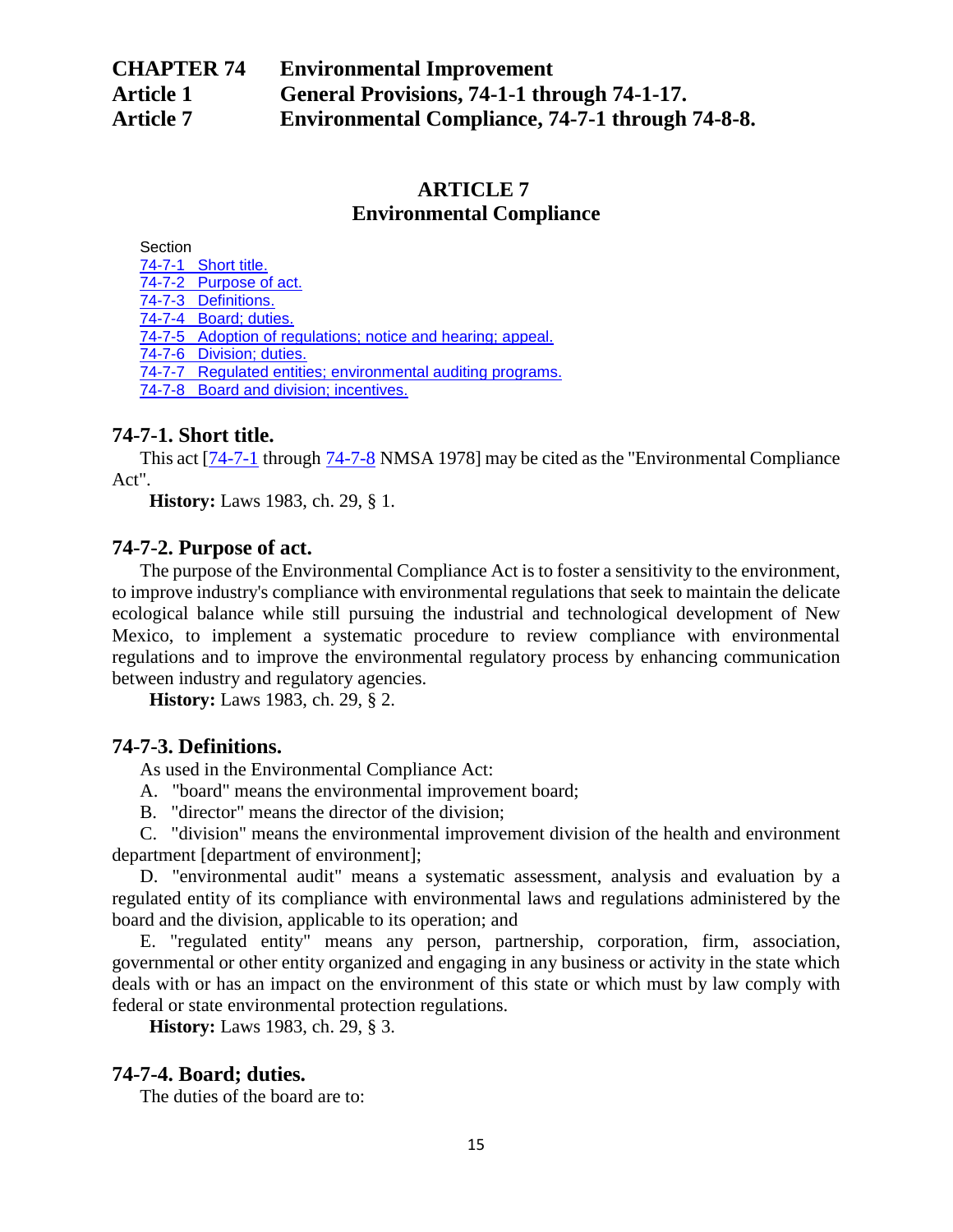A. develop and maintain regulations and standards regarding environmental auditing programs; and

B. promulgate other regulations as necessary to carry out the provisions of the Environmental Compliance Act.

**History:** Laws 1983, ch. 29, § 4.

### **74-7-5. Adoption of regulations; notice and hearing; appeal.**

A. No regulations shall be adopted pursuant to the Environmental Compliance Act until after a public hearing by the board. As used in this section, "regulation" includes any amendment or repeal thereof. Hearings on regulations shall be held pertaining to that environmental area which is substantially affected by the regulation. In making a regulation, the board shall give the weight it deems appropriate to all relevant facts and circumstances presented at the hearing, including but not limited to:

(1) the protection of the health and welfare of both the general public and the individual worker and the maintenance of the delicate ecological balance;

(2) the necessity for and technical practicability and economic reasonableness of taking action with respect to environmental auditing programs;

(3) the need to protect private proprietary processes;

(4) the level of management support within the specific regulated entity for the environmental auditing program;

(5) a regulated entity's established procedures to ensure compliance and correction of any environmental standards that are violated; and

(6) compliance with the requirements of the following federal laws and their associated standards, regulations and state implementing directives:

- (a) the National Environmental Policy Act of 1969;
- (b) the Federal Water Pollution Control Act;
- (c) the Safe Drinking Water Act;
- (d) the Resource Conservation and Recovery Act of 1976;
- (e) the Used Oil Recycling Act of 1980;
- (f) the Clean Air Act;
- (g) the Toxic Substances Control Act;
- (h) the Occupational Safety and Health Act of 1970;
- (i) the Noise Control Act of 1972;
- (j) the Hazardous Materials Transportation Act; and
- (k) the Comprehensive Environmental Response, Compensation and Liability Act of

1980.

B. Notice of the hearing shall be given at least thirty days prior to the hearing date and shall state the subject, time and place of the hearing and the manner in which interested persons may present their views. The notice shall state where interested persons may secure copies of any proposed regulation. The notice shall be published in a newspaper of general circulation in the area affected. Reasonable effort shall be made to give notice to all persons who have made a written request to the board for advance notice of hearings.